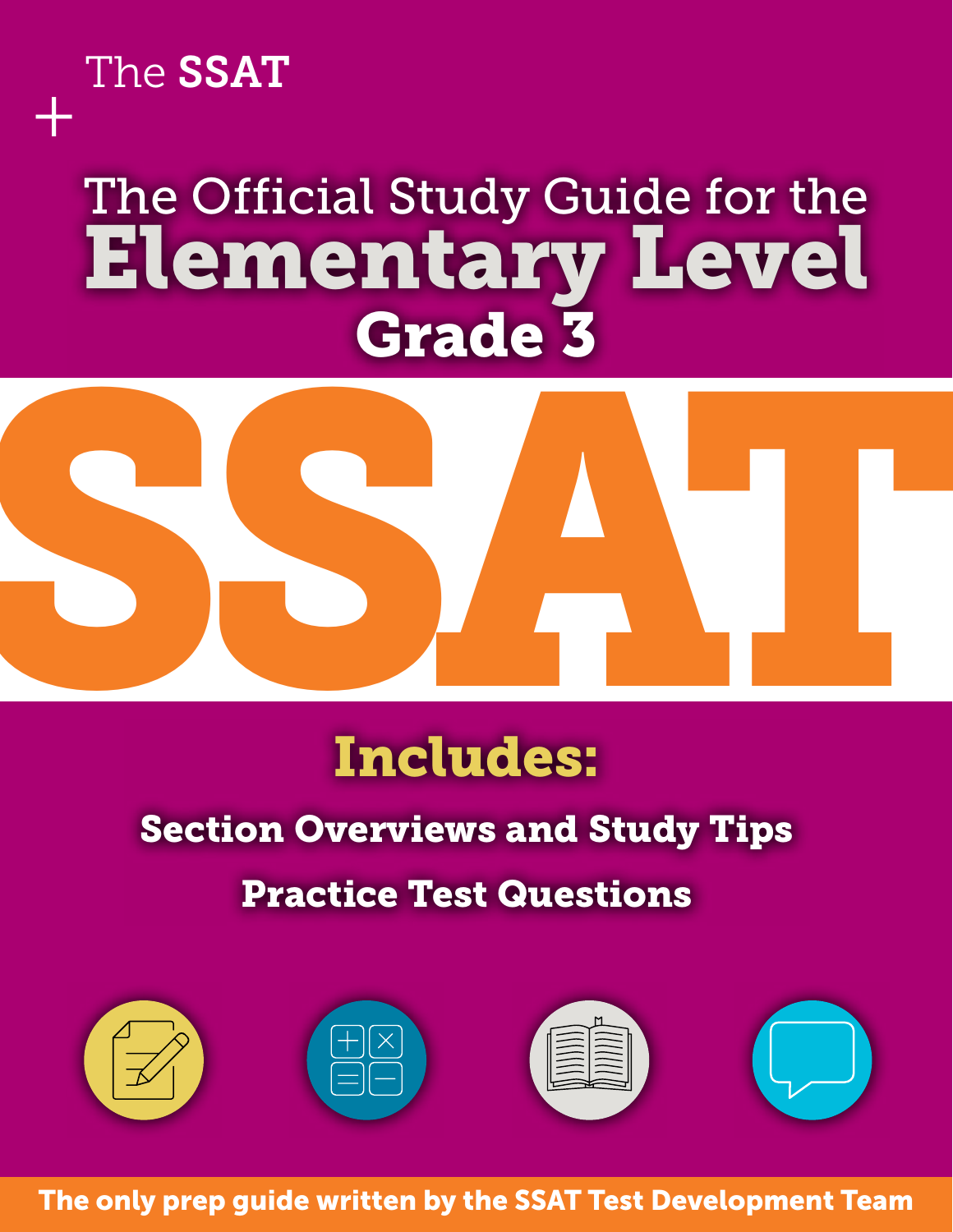### An Admission Checklist

#### ❏ Create an Account on ssat.org

❏ Apply for Testing Accommodations and/or Sunday Testing, if Needed Pre-approval is required before a test registration can be created.

#### ❏ Choose a Test Date and Site

Use our easy test center search to find a site close to home.

#### ❏ Select Score Recipients

List the schools to which you are applying during online registration, or wait until after you receive your scores.

#### ❏ Order Additional Services

SSAT offers, for additional fees, options to receive printed copies of your scores and alerts to view your scores the moment they are available.

#### ❏ Pay

Fees are payable by credit card (Visa, MasterCard, and Discover). Fee waivers are available from member schools for those in need. Contact a school to which you are applying in order to request a fee waiver.

#### ❏ Print your Admission Ticket

These tickets list important test information including administration policies, location details, special instructions, and items to bring with you on test day.

#### ❏ Prepare and Practice

The best way to prepare for the SSAT is to become familiar with its format and practice using questions developed by the same team that writes the SSAT. You can do all that in this book!

#### ❏ Apply to Schools the Easy Way!

Make applying easier by using the Standard Application Online (SAO). Create just one online application to apply to schools. Learn more at [ssat.org/sao](http://ssat.org/sao).

#### All this and more can be completed and managed through www.ssat.org!

### The **Enrollment Management** Association

©2018 by The Enrollment Management Association. All rights reserved.

Printed in the United States of America.

 $\bm{+}$ 

The Enrollment Management Association's mission is to provide unparalleled leadership and service in meeting the admission assessment and enrollment needs of schools, students, and families.

The Enrollment Management Association is dedicated to the principle of equal opportunity, and its programs, services, and employment policies are guided by that principle.

SSAT, Secondary School Admission Test, and the SSAT logo are registered trademarks of the The Enrollment Management Association.

All rights reserved. No part of this publication may be reproduced, stored in, or introduced into a retrieval system, or transmitted, in any form or by any means (electronic, mechanical, photocopying, recording, or otherwise), without prior written permission of The Enrollment Management Association. The scanning, uploading, and distribution of this book via the Internet or via any other means without the permission of the publisher is illegal and punishable by law. Brief quotations or excerpts of this publication for use in reviews or professional works are permitted as provided under intellectual property law.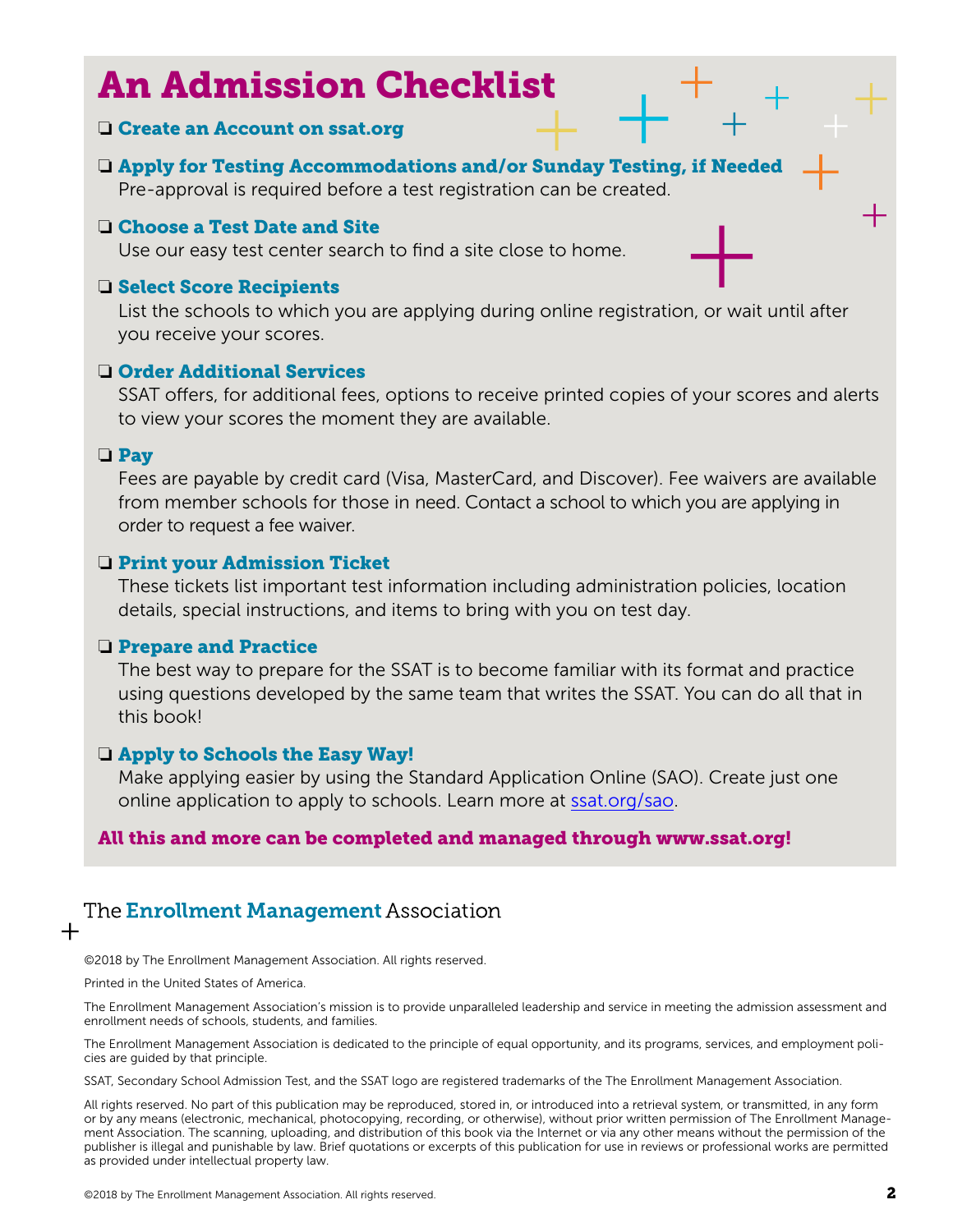

| <b>The Official Study Guide for the Elementary Level SSAT</b> Grade 3 |
|-----------------------------------------------------------------------|
|-----------------------------------------------------------------------|

# **Contents**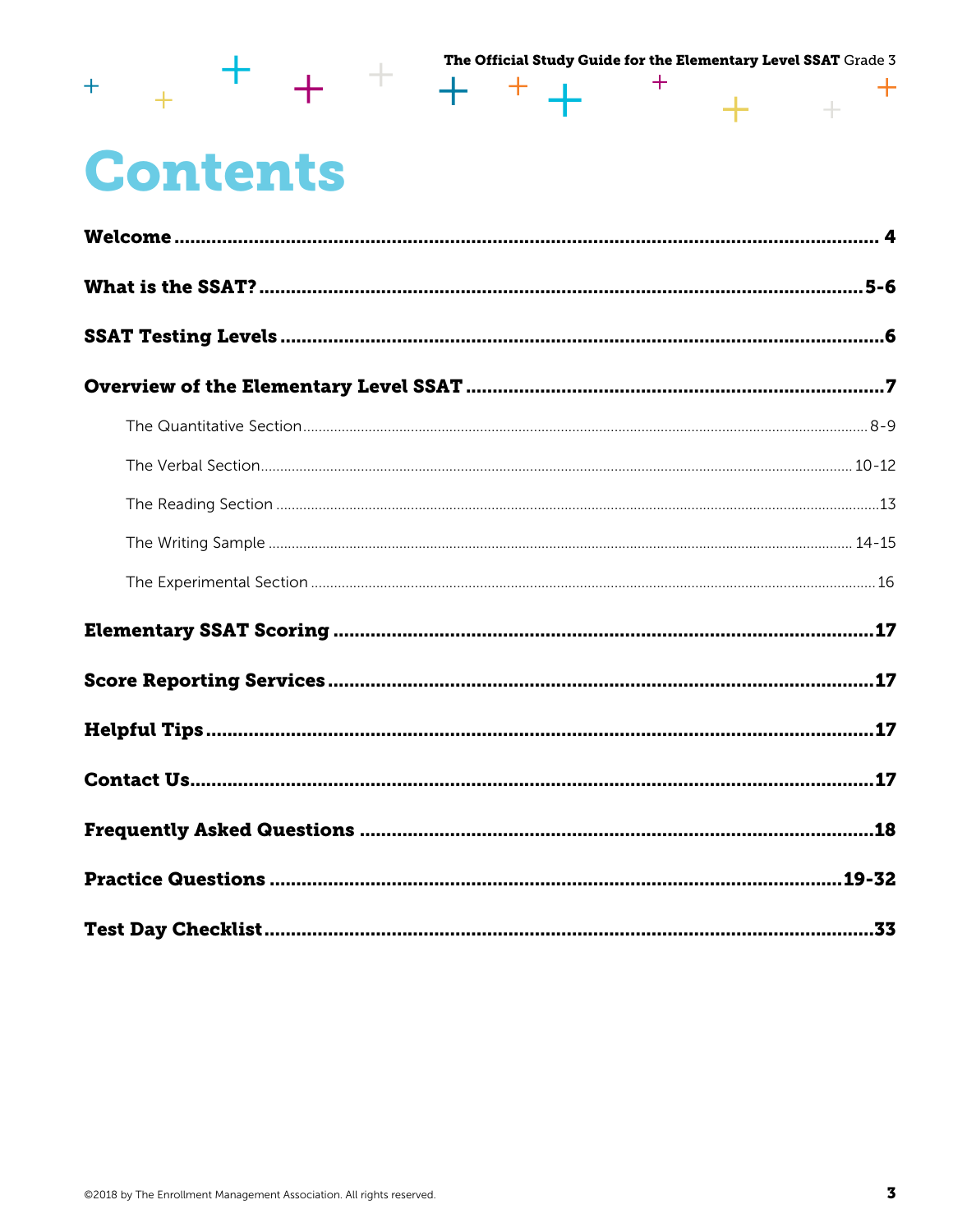

If you are in the process of having your child apply to one or more of the independent schools around the world that rely on the Secondary School Admission Test (SSAT) as an admission assessment tool, this guide is for you.

This is an exciting time in your child's academic life, and we have designed this guide to help demystify the testing process. As you read through this document, you'll find an overview of the individual test sections, sample problems, and answers to frequently asked questions.

Please contact us if you have questions or concerns—like you, we want your child to feel confident and well prepared.

Sincerely,

Heather Hoerle, Executive Director, The Enrollment Management Association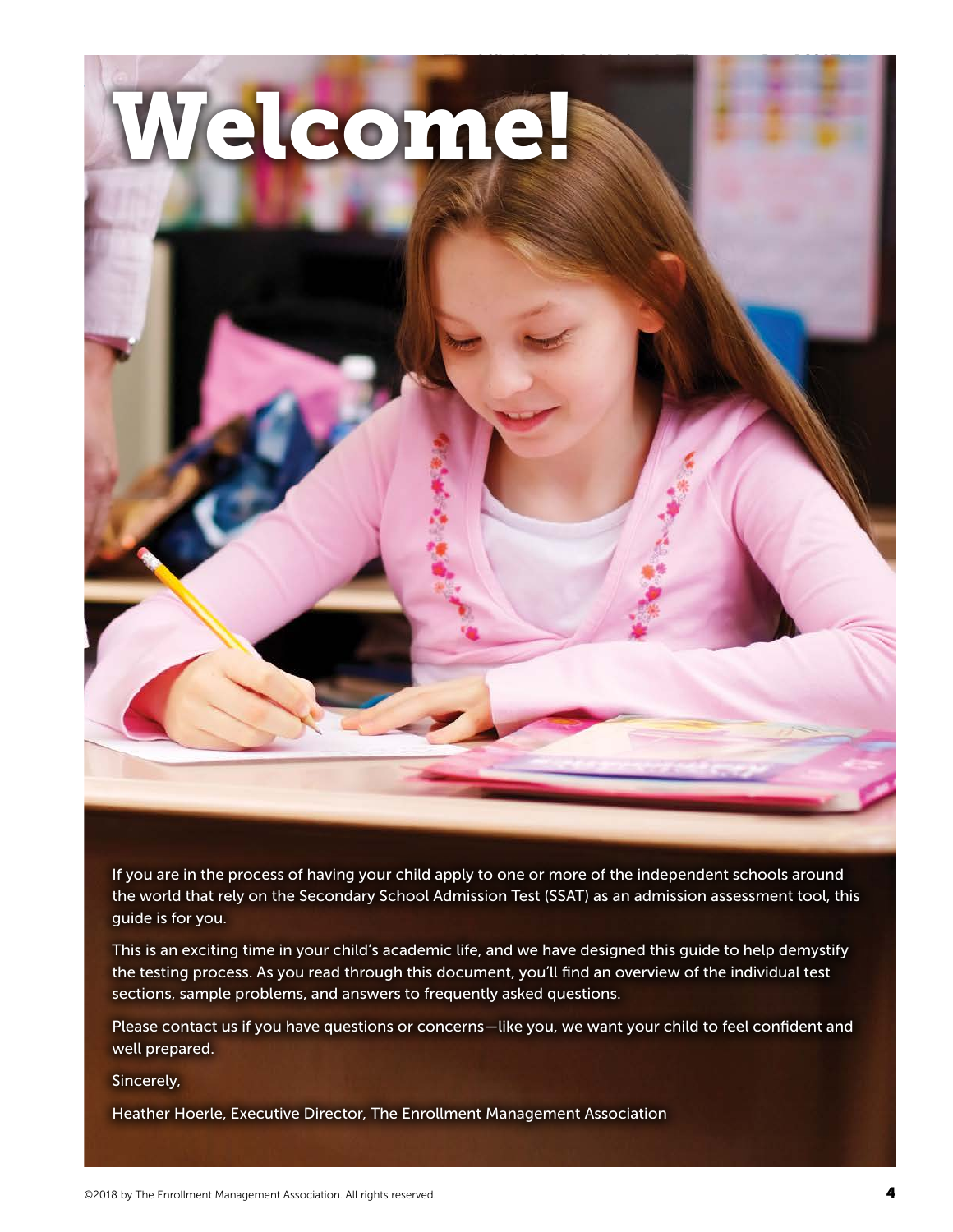

### What is the SSAT?

The SSAT is designed for students who are seeking entrance to independent schools worldwide. The purpose of the SSAT is to measure the basic verbal, quantitative, and reading skills students develop over time that are needed for successful performance in independent schools. The SSAT provides independent school admission professionals with meaningful information about the possible academic success of potential students at their institutions, regardless of background or experience.

The SSAT is not an achievement test. A classroom math test, for example, is an achievement test: the teacher specifically designs it to evaluate how much students know about what is covered in class. The SSAT, on the other hand, is designed to measure the verbal, quantitative, and reading skills that have been acquired, rather than focusing on mastery of particular course materials.

### How is the SSAT Designed?

The SSAT measures three constructs: verbal, quantitative, and reading skills that students develop, both in and out of school. It emphasizes the critical thinking and problem-solving skills that are essential for academic success.

The SSAT is constructed to be of middle difficulty for those who take the test. The distribution of question difficulties is set so that the test will effectively differentiate among test takers, who vary in their level of skills.

In developing the SSAT, review committees composed of content experts and independent school teachers are convened. The committees reach consensus regarding the appropriateness of the questions. Questions judged to be acceptable after the committee review are then pretested and analyzed. Questions that are statistically sound are assembled into test forms. New questions are constantly being tested to ensure the tests remain current. These questions appear in the experimental section of the test.

### Is the Elementary Level SSAT Reliable?

The SSAT is very reliable. The scaled score reliability is higher than or close to .85 for all three measures, which is considered high in the educational field.

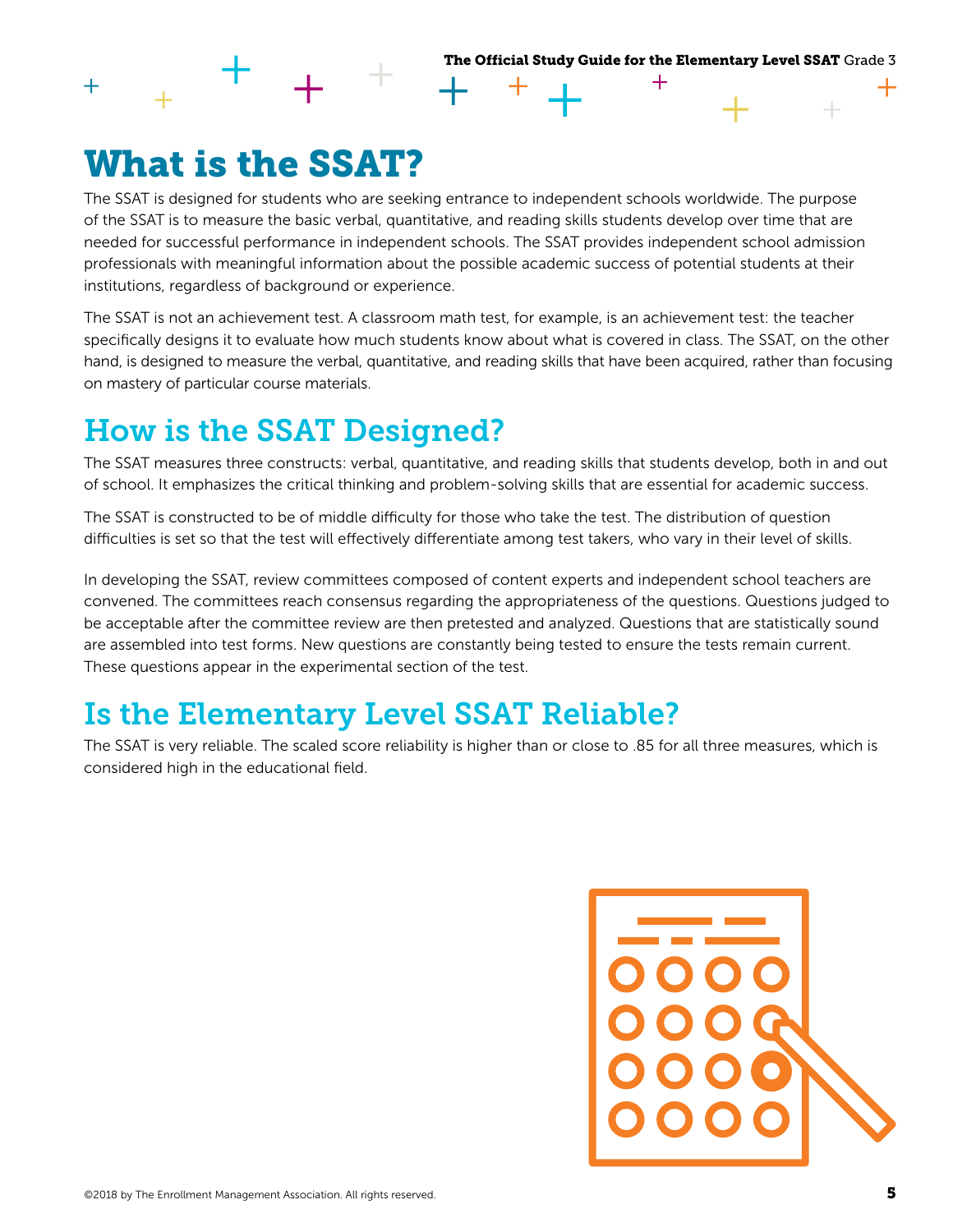

### The SSAT is a Norm-Referenced Test

The SSAT is a *norm-referenced* test. A norm-referenced test interprets an individual test-taker's score relative to the distribution of scores for a comparison group, referred to as the *norm group.* The Elementary Level SSAT norm group consists of all the test takers (same grade) who have taken the test for the first time in the United States and Canada in the last three years.

The SSAT reports percentiles, which are referenced to the performance of the norm group. For example, if you are in the third grade, and your percentile on the verbal section is 90%, it means that the scores of 90% of all the other third grade students (who took the test in the preceding three years) fall at or below your score. The same scaled score on the SSAT may have a different percentile from year to year.

In contrast, a *criterion-referenced* test interprets a test-taker's performance without reference to the performance of other test takers. For example, if your percent correct from a classroom math test would be 90% if you answered 90% of the questions correctly. Your score is not referenced to the performance of anyone else in your class.

It is important to remember that the SSAT norm group is highly competitive. Students are being compared to all the other students in the same grade who are taking this test for admission into independent schools, which can be quite selective and competitive. Most important to remember is that the SSAT is just one piece of information considered by schools when making admission decisions and, for the vast majority of schools, students with a wide range of SSAT scores are admitted.

### The SSAT is a Standardized Test

Although each year several different SSAT forms are administered, the SSAT is administered and scored in a consistent (standard) manner. The reported scores (or *scaled scores*) are comparable and can be used interchangeably, regardless of which test form students take. A scaled score of 500 on the December 2018 Elementary Level third grade verbal section, for example, has the same meaning as the scaled score of 500 on the March 2019 Elementary Level third grade verbal section, although the forms are different. Score interchangeability is achieved through a statistical procedure referred to as *score equating*. Score equating is used to adjust for minor form difficulty differences, so that the resulting scores can be compared directly.

Standard also refers to the way in which tests are developed and administered. A standard process for writing, testing, and analyzing questions—before they ever appear on a live test—is used. Precise instructions are provided to qualified and experienced test administrators from the moment students are admitted to the test center until the time of dismissal. Any deviations from the uniform testing conditions are reported by the test administrator. Of course, a student may apply for testing accommodations, but the processes and procedures for the test's administration remain the same.

### SSAT Testing Levels

There are currently three testing levels for the SSAT. The Elementary Level tests are for students in grades 3 and 4. Because of the learning and growth that takes place during the third and fourth grades, separate tests are constructed for each grade. The Middle Level is for students in grades 5-7. The Upper Level is for students in grades 8-11.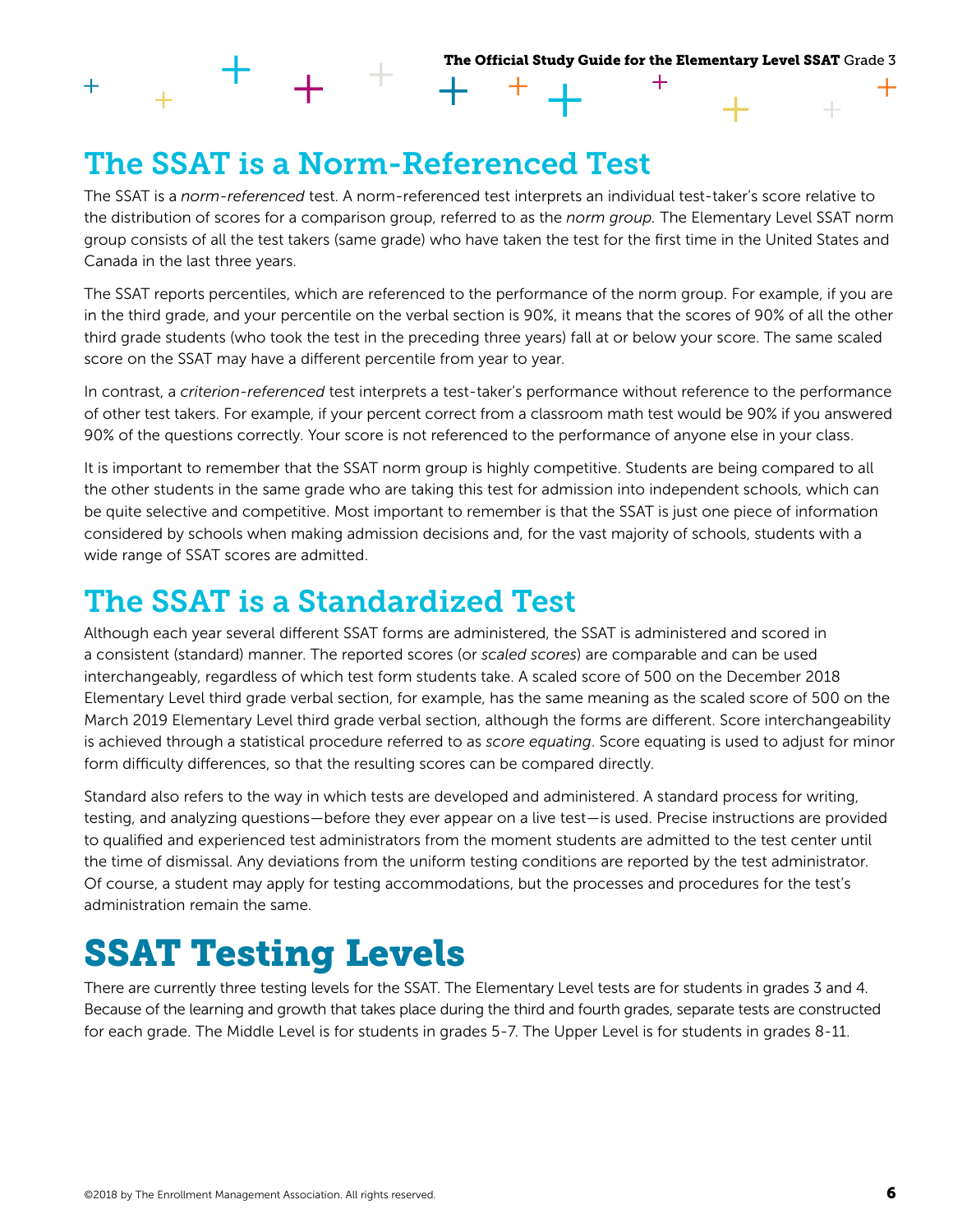

 $\mathrm{+}$ 

### Overview of The Elementary Level SSAT

The **Elementary Level SSATs** are multiple-choice admission tests that consist of five sections plus a break, given in this order:

| <b>Section</b>                                   | <b>Number of</b><br><b>Questions</b> | <b>Time Allotted to</b><br><b>Administer Each Section</b> |
|--------------------------------------------------|--------------------------------------|-----------------------------------------------------------|
| <b>Section 1 (Quantitative)</b>                  | 30                                   | 30                                                        |
| <b>Section 2 (Verbal)</b>                        | 30                                   | 20                                                        |
| <b>Break</b>                                     |                                      | 15                                                        |
| <b>Section 3 (Reading)</b>                       | 28                                   | 30                                                        |
| <b>Writing Sample</b>                            | 1 prompt                             | 15                                                        |
| Varies from 15-17<br><b>Experimental Section</b> |                                      | 15                                                        |
| <b>Totals</b>                                    | $104 - 106*$                         | 2 hours, 5 minutes                                        |

\*Depending on the number of questions in the experimental section

 $\pm$ 

Each test booklet is barcoded with information identifying your child, including registration ID, name, grade, and gender. Your child marks answers directly in the test book by filling in the circle next to his/her answer choice.

| <b>2018-19 Test Registration Calendar</b>      |                                                                             |                                                                                           |                                                                                           |                                                                                                                   |
|------------------------------------------------|-----------------------------------------------------------------------------|-------------------------------------------------------------------------------------------|-------------------------------------------------------------------------------------------|-------------------------------------------------------------------------------------------------------------------|
| <b>Test Date</b>                               | <b>Reqular</b><br><b>Registration</b><br>Starts August 1, 2018<br>and ends: | <b>Late Registration</b><br><b>Begins</b><br>(\$45 additional)<br>Begins 12:00 am EST on: | <b>Rush Registration</b><br><b>Begins</b><br>(\$85 additional)<br>Begins 12:00 am EST on: | <b>Last Day for</b><br><b>Test Registration</b><br><b>Without Testing Accommodations</b><br>Ends 11:59 pm EST on: |
| Saturday, December 8, 2018   November 17, 2018 |                                                                             | November 18, 2018                                                                         | November 25, 2018                                                                         | Wednesday, December 5, 2018                                                                                       |
| Saturday, January 5, 2019                      | December 15, 2018                                                           | December 16, 2018                                                                         | December 23, 2018                                                                         | Wednesday, January 2, 2019                                                                                        |
| Saturday, February 2, 2019                     | January 12, 2019                                                            | January 13, 2019                                                                          | January 20, 2019                                                                          | Wednesday, January 30, 2019                                                                                       |
| Saturday, March 2, 2019                        | February 9, 2019                                                            | February 10, 2019                                                                         | <b>February 17, 2019</b>                                                                  | Wednesday, February 27, 2019                                                                                      |
| Saturday, April 27, 2019                       | April 6, 2019                                                               | April 7, 2019                                                                             | April 14, 2019                                                                            | Wednesday, April 24, 2019                                                                                         |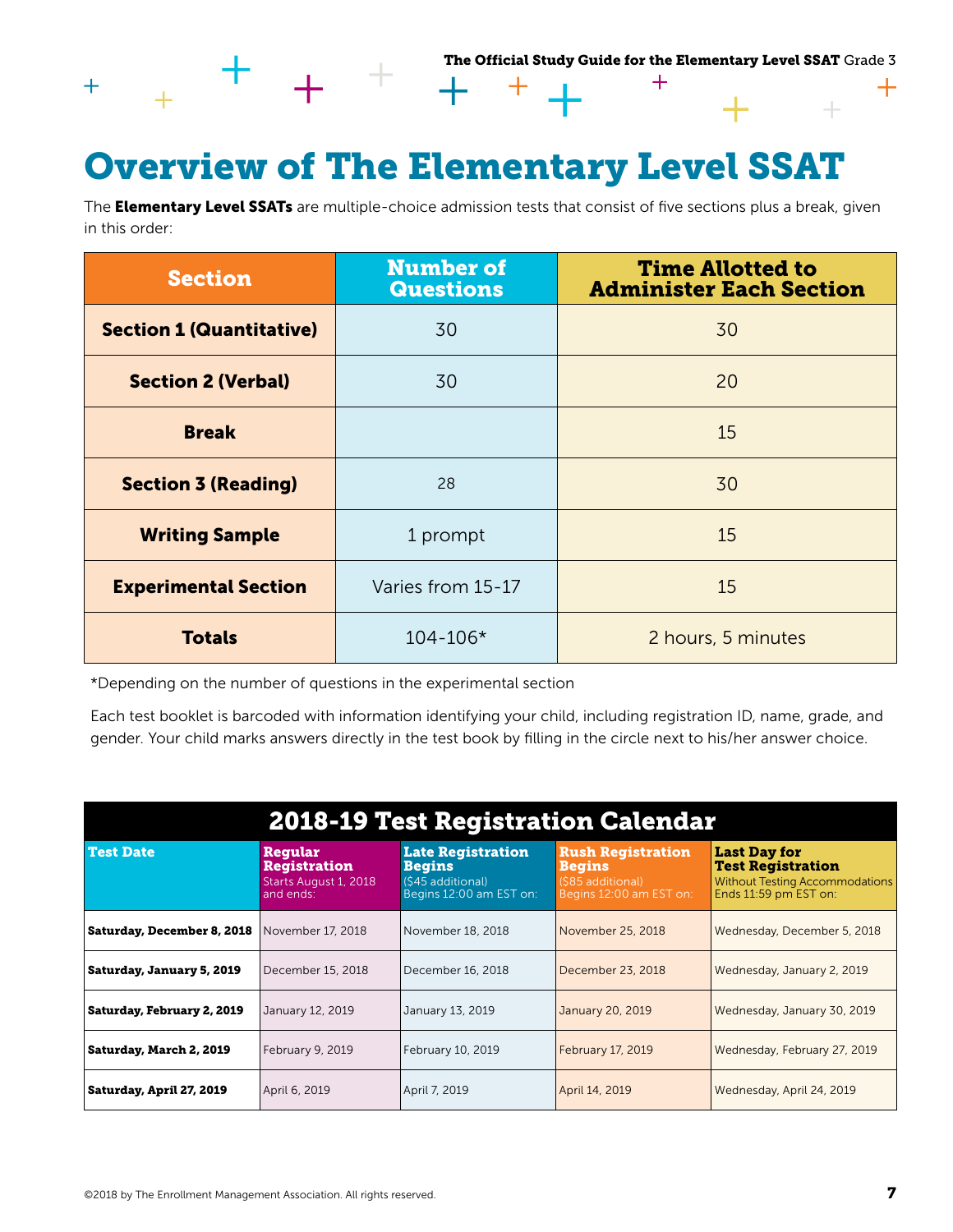#### The Official Study Guide for the Elementary Level SSAT Grade 3  $\pm$  $+$

### The Quantitative Section

The quantitative section of the third grade test consists of thirty quantitative problems. These problems are a mixture of concepts that are considered to be the basis of the third grade mathematics curriculum and a few that will challenge the third grade student. Topics covered include number sense, properties, and operations, algebra and functions, geometry and spatial sense, measurement, and probability. These problems reflect the following skills:

- Basic addition, subtraction, multiplication, and division
- Place value
- Ordering of numbers (greater than, less than)
- • Fractions
- Basic concepts of geometry (shapes and their attributes)
- • Basic concepts of measurement
- Interpretation of graphs





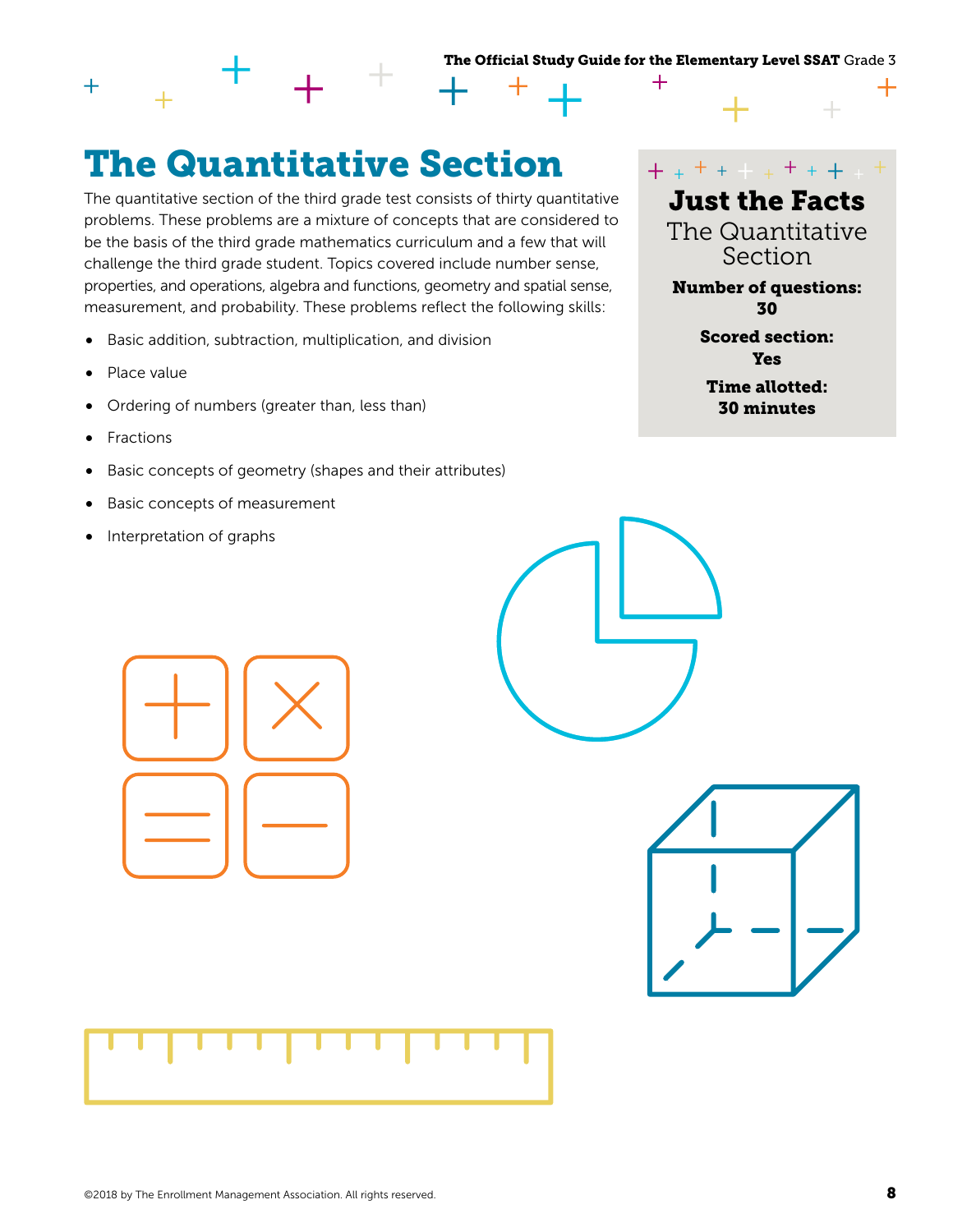

### How are the Quantitative Questions Presented on the Test?

| EXAMPLE: | 1. The Smith family drove 300 miles every day for 4 days. How far did they drive on their trip? |
|----------|-------------------------------------------------------------------------------------------------|
|          | 75 miles<br>(A)<br>304 miles<br>®                                                               |
|          | $\odot$ 600 miles                                                                               |
|          | $1,200$ miles<br>(D)                                                                            |
|          | $1,500$ miles<br>Œ)                                                                             |

Option  $\odot$  is correct. Option  $\odot$  is incorrect because the student divides rather than multiplies. Option  $\odot$  is incorrect because the student adds rather than multiplies. Option  $\odot$  is incorrect because the student doubles but does not multiply by four. Option  $\bigcirc$  is incorrect because the child multiplies by 4 and adds in the 300 again. This question tests basic multiplication skills, and as it is a word problem, it does not specifically state the mathematical operation necessary to solve it. The student's task is also to consider the information in the problem in order to determine what operation is necessary to solve the problem.

| <b>EXAMPLE:</b> | 2. $\frac{1}{4} + \frac{1}{2} =$ |
|-----------------|----------------------------------|
|                 | $\bigcirc$ $\frac{2}{2}$         |
|                 | $\circled{8}$ $\frac{2}{4}$      |
|                 | $\circledcirc \frac{3}{4}$       |
|                 | $\circledcirc$ $\frac{2}{6}$     |
|                 | $\frac{2}{8}$<br>$\circledast$   |

Option  $\odot$  is correct. Option  $\odot$  is incorrect because the student added the numerators and ignored the first denominator. Option  $\circledast$  is incorrect because the student added the numerators and ignored the second denominator. Option  $\odot$  is incorrect because the student added the numerators and then the denominators. Option  $\bigoplus$  is incorrect because the student added the numerators and multiplied the denominators. This question tests basic addition skills as well as facility with fractions. It is structured in the terms that directly state the mathematical operation necessary to solve it.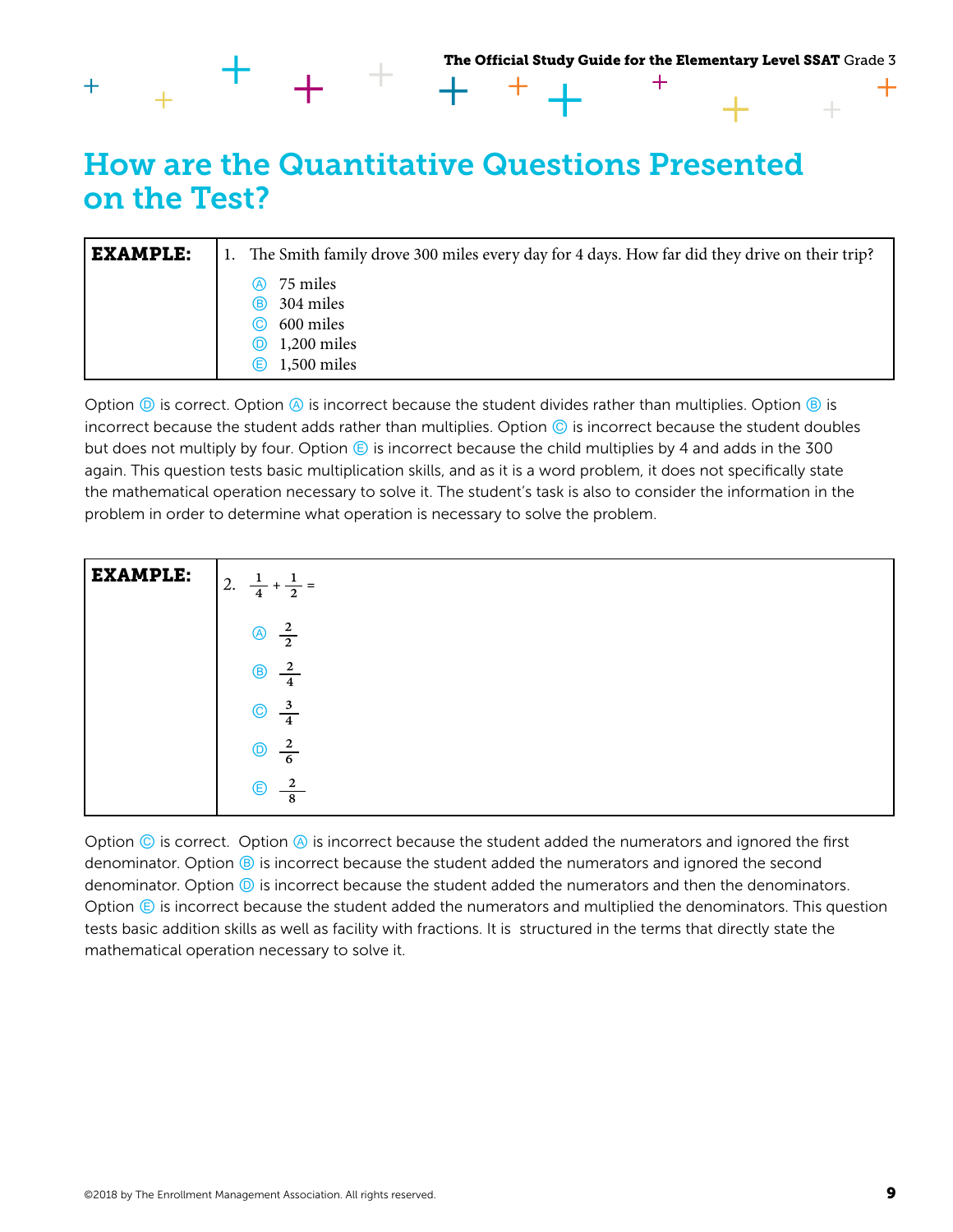### The Official Study Guide for the Elementary Level SSAT Grade 3

### The Verbal Section

The verbal section of the test has two parts. The first is a synonym section and the second is an analogies section. These sections test understanding of language, word relationships, and nuances in word meanings.

### Synonyms

Synonyms are words that have the same or nearly the same meaning as another word. The words do not need to have exactly the same meaning, and therefore learning synonyms enables students to differentiate between shades of meaning. This allows them to be more precise in their own speech and writing, and also to understand subtleties in the speech and writing of others. For example, *large* and *big* are synonyms, as are *beautiful* and *pretty*. The test focuses on vocabulary appropriate to the third grade,



Time allotted: 20 minutes

pulling words from all areas of third grade study including science, technology, and social studies.

### How are the Synonym Questions Presented on the Test?

| <b>EXAMPLE:</b> | 1. COLD:                                                                                            |
|-----------------|-----------------------------------------------------------------------------------------------------|
|                 | kind<br>$\circledA$<br>sick<br>◉<br>chilly<br>light<br>$\circledcirc$<br>$\circledcirc$<br>hot<br>⊕ |

Option  $\odot$  chilly is the correct answer. Option  $\odot$  can be the opposite of someone who acts cold. Option  $\odot$ may describe someone who has a cold, but it is not a synonym of cold. Option  $\circledD$  is not related to describing temperature. Option  $\bigoplus$  is an antonym of cold.

| <b>EXAMPLE:</b> | 2. COOPERATE:                                                                                          |
|-----------------|--------------------------------------------------------------------------------------------------------|
|                 | join<br>$^\circledR$<br>help<br>$\circledB$<br>© delay<br>finish<br>$^\copyright$<br>substitute<br>(E) |

Option  $\circledR$  help is the correct answer. Option  $\circledA$  is a synonym for a similar word. Option  $\circledR$  is an antonym. Option  $\circled{0}$  is connected to the correct answer, cooperating helps finish, but is not a synonym. Option  $\circled{E}$  is incorrect because the meaning is "to use in place of another."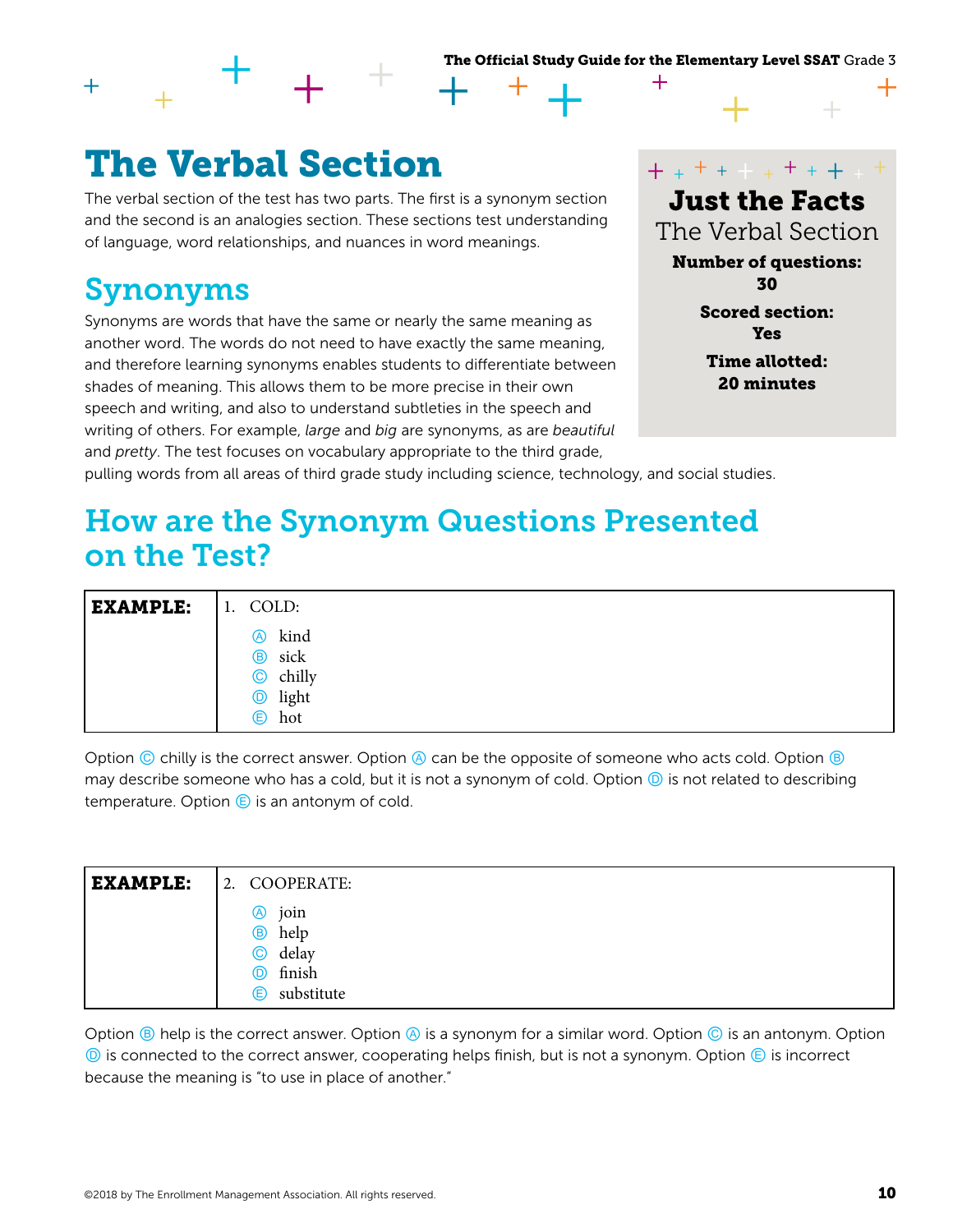

### Analogies

An analogy is a statement saying that one thing is similar to another thing. Analogies help us make connections and see relationships based on knowledge we already possess. These types of comparisons play an important role in improving problem solving and decision making skills, perception and memory, communication, and reasoning skills, as well as reading and building vocabulary. Analogies help students to process information actively, make important decisions, and improve understanding and long-term memory. Considering the relationships stimulates critical and creative thinking. These questions require the student to demonstrate understanding of nuances in both word meanings and word relationships.

#### Examples of Common Categories of Analogies:

- Opposites or antonyms: *up* is to *down* as *short* is to *tall*
- Synonyms or words with identical or similar meanings: *big* is to *large* as *little* is to *small*
- Characteristic: *pillow* is to *soft* as *blanket* is to *warm*
- Part to whole: *trunk* is to *tree* as *stem* is to *flower*
- **Uses:** *broom* is to *sweep* as *pencil* is to *write*
- **Users:** hammer is to carpenter as brush is to painter
- Category: *robin* is to *bird* as *shark* is to *fish*
- **Product to Producer:** poem is to poet as statue is to sculptor
- **Degree:** snow is to blizzard as rain is to hurricane
- Homonyms: *four* is to *for* as *see* is to *sea*



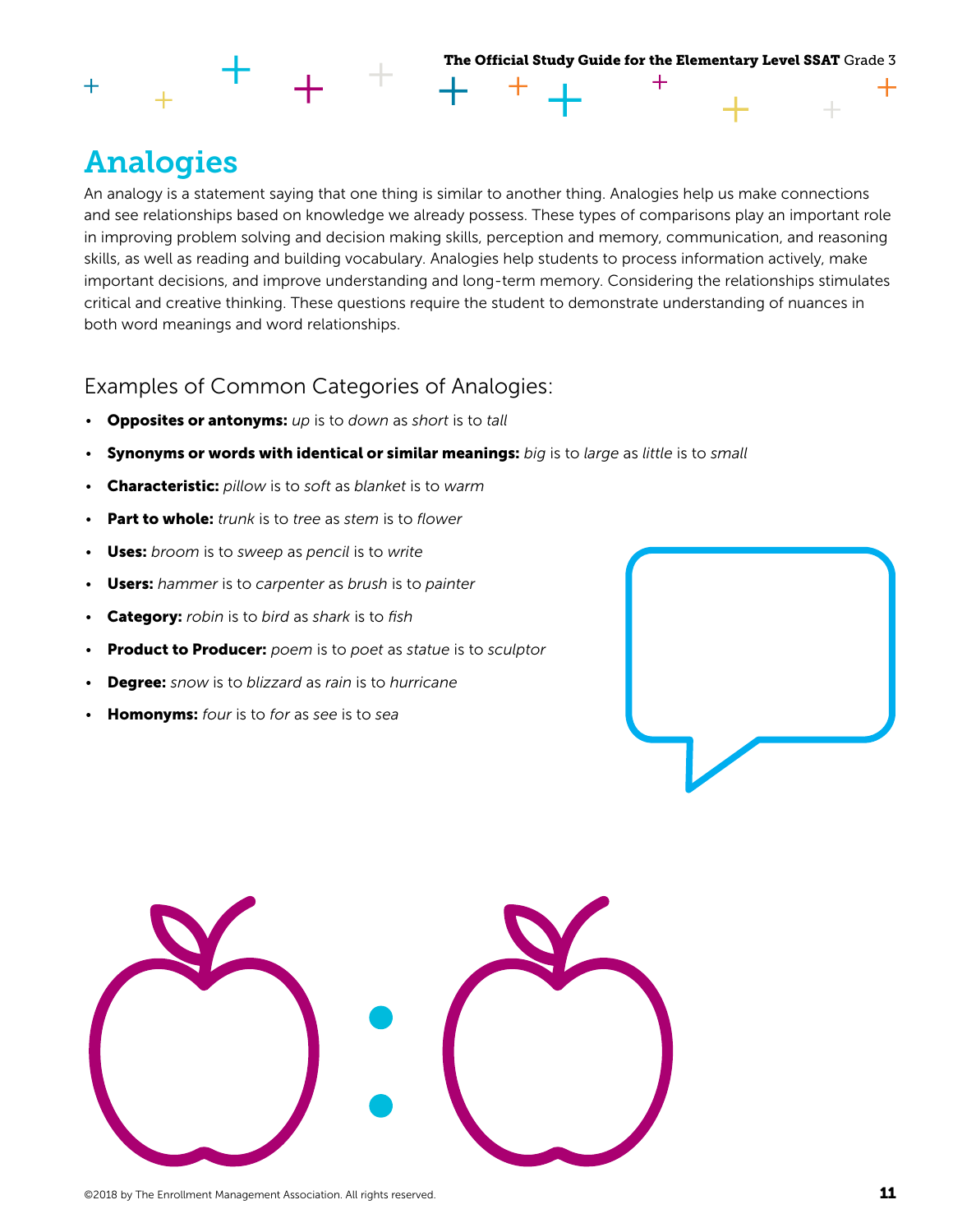

### How are the Analogy Questions Presented on the Test?

The classic approach to figuring out analogies is the "bridge sentence." The student looks at the question pair (below it is "minute is to hour") and decides what the connection is between the two words. In the example below, the connection is **part to whole,** so the bridge sentence might be "a minute is part of an hour." Then, the student looks at the options and turns them into the same bridge sentence. The student does this with each word pair until the sentence makes sense.

| <b>EXAMPLE:</b> | Minute is to hour as                                                                                                  |
|-----------------|-----------------------------------------------------------------------------------------------------------------------|
|                 | men is to our<br>(A)<br>week is to day<br>◉<br>cow is to milk<br>©)<br>month is to year<br>℗<br>man is to woman<br>Œ) |

The correct answer is  $\overline{Q}$ . The relationship is part to whole and a month is a part of a year. Option  $\overline{Q}$  is wrong because the two words sound similar to the stem, but have no connection. Option @ is a similar relationship but is going in the other direction (a week has a day in it, instead of day being a part of a week). Option  $\odot$  is incorrect because a cow produces milk. Option  $\bigcirc$  is incorrect because man and woman are opposites.

| <b>EXAMPLE:</b> | 2. Bare is to bear as pause is to                                                   |  |  |
|-----------------|-------------------------------------------------------------------------------------|--|--|
|                 | $^\text{\textregistered}$<br>jaws<br>$\circledB$<br>laws<br>)⊙<br>caws<br>℗<br>paws |  |  |
|                 | ®<br>cause                                                                          |  |  |

Option  $\odot$  is the correct answer. The relationship is one of **homonyms**. All of the other options are rhymes, not homonyms.

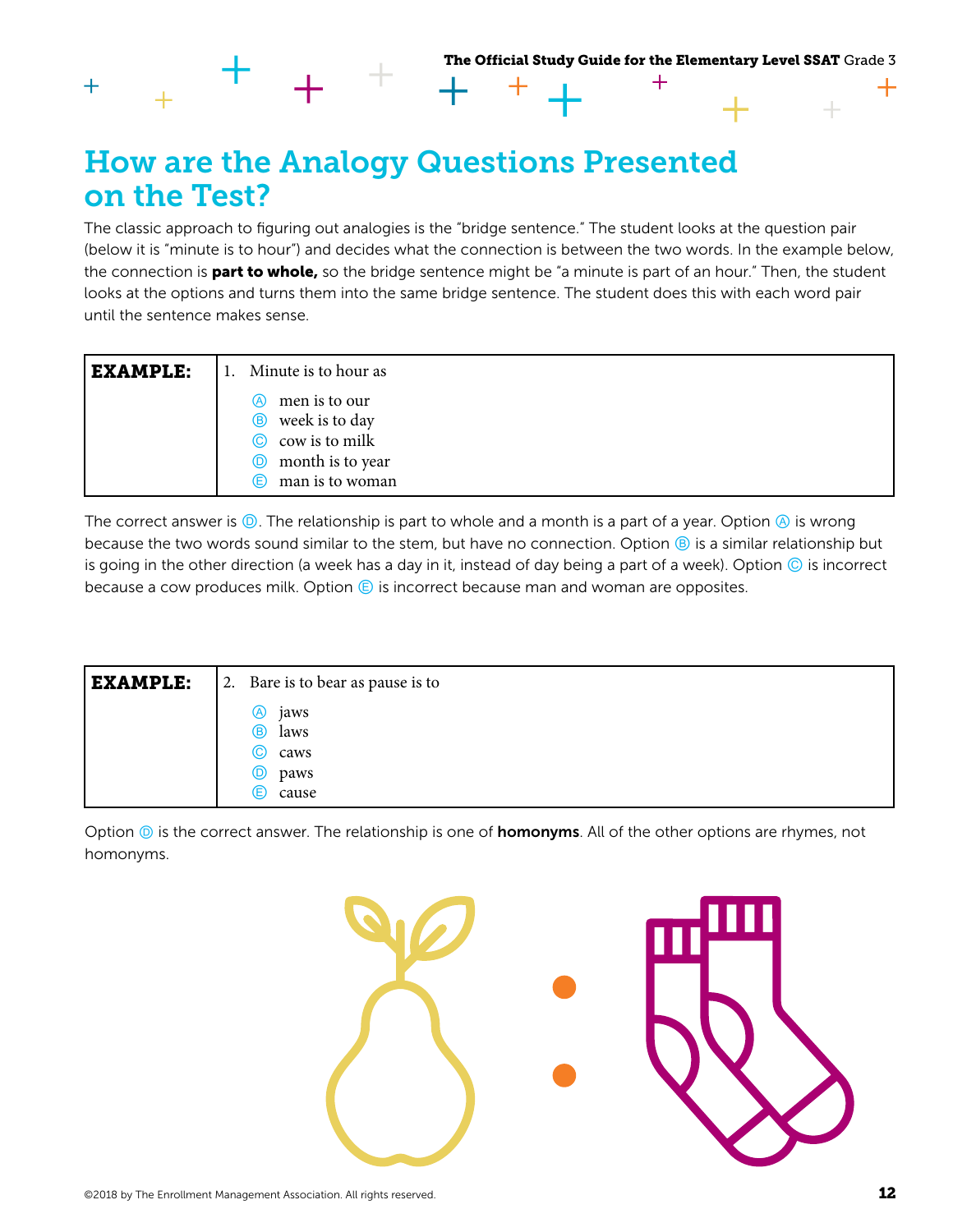

### The Reading Section

The reading section of the third grade test consists of six to seven short, grade-level appropriate passages, each with four to six multiple-choice questions associated with it. These passages may include biographies, prose, poetry, fiction, and nonfiction. Students are asked to locate information and find meaning. They are also asked to demonstrate literal, inferential, and evaluative comprehension. Questions ask the reader to show understanding of key ideas and details to determine the main idea of the text. Additionally, they ask the reader to determine the meaning of words and phrases as they are used in a text, distinguishing literal from non-literal language.



### How are the Reading Questions Presented on the Test?

| EXAMPLE: |        | Butterflies go through a complete metamorphosis in four different                      |
|----------|--------|----------------------------------------------------------------------------------------|
|          |        | life stages. The butterfly starts its life as an egg. It hatches from an egg as a      |
|          |        | caterpillar. While it is in its larva stage, it constantly eats leaves or flowers. The |
|          |        | caterpillar molts many times as it grows, losing its old skin again and again.         |
|          | Line 5 | The caterpillar turns into a chrysalis. It rests while it is in this stage. Finally, a |
|          |        | beautiful, ready-to-fly adult butterfly emerges.                                       |

- 1. In line 4, the word "molts" can be replaced by
	- Ⓐ dies
	- Ⓑ flies
	- Ⓒ rests
	- Ⓓ sheds
	- Ⓔ hatches

Option  $\odot$  sheds is the correct answer. The word is explained by the second clause of the sentence. Option is not mentioned in the text. Options *€*, *<i>€*, and *€* are all verbs used in other stages of the life cycle of the butterfly. This question asks the student to show understanding of the meaning of words and phrases as they are used in a text.

- 2. The main point of the passage is that butterflies
	- Ⓐ are beautiful
	- Ⓑ are the same as a caterpillar
	- Ⓒ eat a lot of leaves and flowers
	- $\odot$  cannot fly until they are fully grown
	- $\bullet$  change completely in each stage of life

Option  $\bigoplus$  is correct. The remaining options are all true but clearly are not the main point of the passage. This question asks the student to show understanding of key ideas and details to determine the main idea of the text.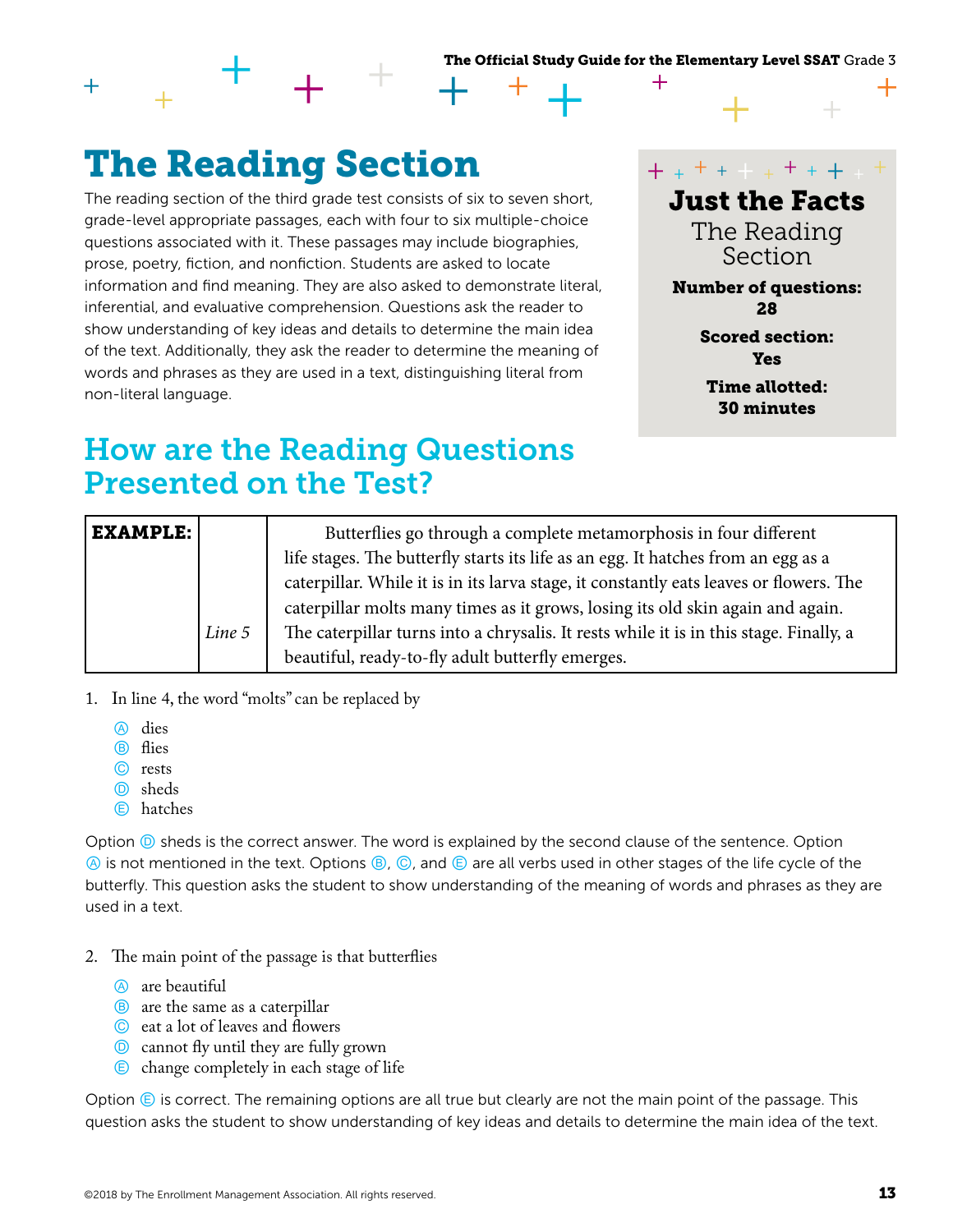### The Official Study Guide for the Elementary Level SSAT Grade 3  $\pm$

### The Writing Sample

 $+$ 

The writing sample gives the student a chance to express him/herself through a written response to a picture prompt. The student is asked to look at a picture and tell a story about what is happening and to be sure his/her story includes a beginning, a middle, and an end. This writing sample is not graded, but a copy is provided to schools to which your child's score report is sent.

### How is the Writing Sample Presented on the Test?



+ + + + + + + + + + + Just the Facts The Writing Sample Number of prompts: 1 Scored section: No Time allotted: 15 minutes

Look at the picture and tell a story about what happened. Make sure your story includes a beginning, a middle, and an end.

| <u> 1989 - Johann Barn, mars ann an t-</u> |  |
|--------------------------------------------|--|
|                                            |  |
|                                            |  |
|                                            |  |
|                                            |  |
|                                            |  |
|                                            |  |
|                                            |  |
|                                            |  |
|                                            |  |
|                                            |  |
|                                            |  |
|                                            |  |
|                                            |  |
|                                            |  |
|                                            |  |
|                                            |  |
|                                            |  |
|                                            |  |
|                                            |  |
|                                            |  |
|                                            |  |
|                                            |  |
|                                            |  |
|                                            |  |
|                                            |  |
|                                            |  |
|                                            |  |
|                                            |  |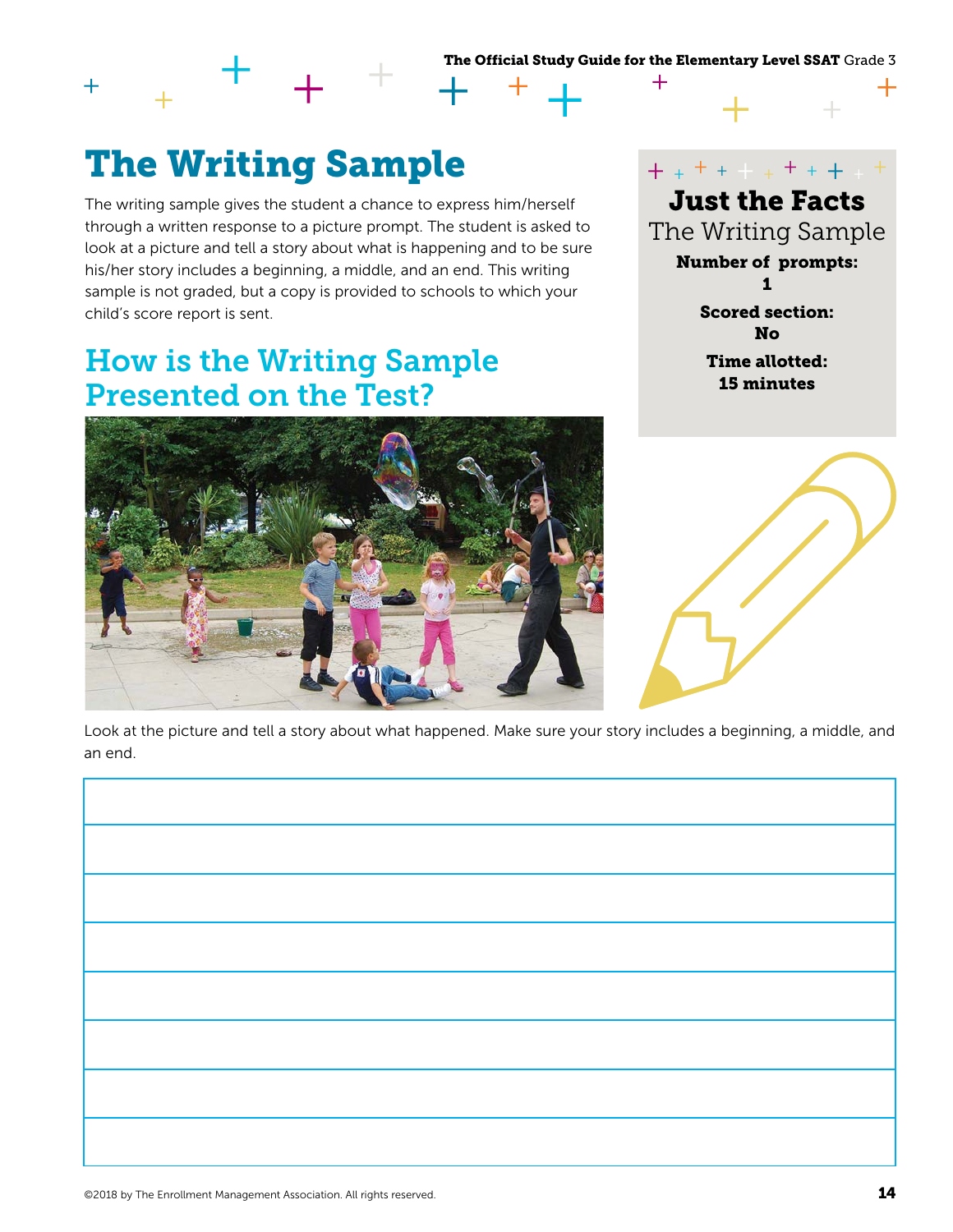|     |   |  |         | The Official Study Guide for the Elementary Level SSAT Grade 3 |             |     |  |           |
|-----|---|--|---------|----------------------------------------------------------------|-------------|-----|--|-----------|
| $+$ |   |  | $\!{+}$ | $+$                                                            | $+$ $\perp$ | $+$ |  | $\, + \,$ |
|     | ┿ |  |         |                                                                |             |     |  |           |
|     |   |  |         |                                                                |             |     |  | $\pm$     |
|     |   |  |         |                                                                |             |     |  |           |
|     |   |  |         |                                                                |             |     |  |           |
|     |   |  |         |                                                                |             |     |  |           |
|     |   |  |         |                                                                |             |     |  |           |
|     |   |  |         |                                                                |             |     |  |           |
|     |   |  |         |                                                                |             |     |  |           |
|     |   |  |         |                                                                |             |     |  |           |
|     |   |  |         |                                                                |             |     |  |           |
|     |   |  |         |                                                                |             |     |  |           |
|     |   |  |         |                                                                |             |     |  |           |
|     |   |  |         |                                                                |             |     |  |           |
|     |   |  |         |                                                                |             |     |  |           |
|     |   |  |         |                                                                |             |     |  |           |
|     |   |  |         |                                                                |             |     |  |           |
|     |   |  |         |                                                                |             |     |  |           |
|     |   |  |         |                                                                |             |     |  |           |
|     |   |  |         |                                                                |             |     |  |           |
|     |   |  |         |                                                                |             |     |  |           |
|     |   |  |         |                                                                |             |     |  |           |
|     |   |  |         |                                                                |             |     |  |           |
|     |   |  |         |                                                                |             |     |  |           |
|     |   |  |         |                                                                |             |     |  |           |
|     |   |  |         |                                                                |             |     |  |           |
|     |   |  |         |                                                                |             |     |  |           |
|     |   |  |         |                                                                |             |     |  |           |
|     |   |  |         |                                                                |             |     |  |           |
|     |   |  |         |                                                                |             |     |  |           |
|     |   |  |         |                                                                |             |     |  |           |
|     |   |  |         |                                                                |             |     |  |           |
|     |   |  |         |                                                                |             |     |  |           |
|     |   |  |         |                                                                |             |     |  |           |
|     |   |  |         |                                                                |             |     |  |           |
|     |   |  |         |                                                                |             |     |  |           |
|     |   |  |         |                                                                |             |     |  |           |
|     |   |  |         |                                                                |             |     |  |           |
|     |   |  |         |                                                                |             |     |  |           |
|     |   |  |         |                                                                |             |     |  |           |
|     |   |  |         |                                                                |             |     |  |           |
|     |   |  |         |                                                                |             |     |  |           |
|     |   |  |         |                                                                |             |     |  |           |
|     |   |  |         |                                                                |             |     |  |           |
|     |   |  |         |                                                                |             |     |  |           |
|     |   |  |         |                                                                |             |     |  |           |
|     |   |  |         |                                                                |             |     |  |           |
|     |   |  |         |                                                                |             |     |  |           |
|     |   |  |         |                                                                |             |     |  |           |
|     |   |  |         |                                                                |             |     |  |           |
|     |   |  |         |                                                                |             |     |  |           |
|     |   |  |         |                                                                |             |     |  |           |
|     |   |  |         |                                                                |             |     |  |           |
|     |   |  |         |                                                                |             |     |  |           |
|     |   |  |         |                                                                |             |     |  |           |
|     |   |  |         |                                                                |             |     |  |           |
|     |   |  |         |                                                                |             |     |  |           |
|     |   |  |         |                                                                |             |     |  |           |
|     |   |  |         |                                                                |             |     |  |           |
|     |   |  |         |                                                                |             |     |  |           |
|     |   |  |         |                                                                |             |     |  |           |
|     |   |  |         |                                                                |             |     |  |           |
|     |   |  |         |                                                                |             |     |  |           |
|     |   |  |         |                                                                |             |     |  |           |
|     |   |  |         |                                                                |             |     |  |           |
|     |   |  |         |                                                                |             |     |  |           |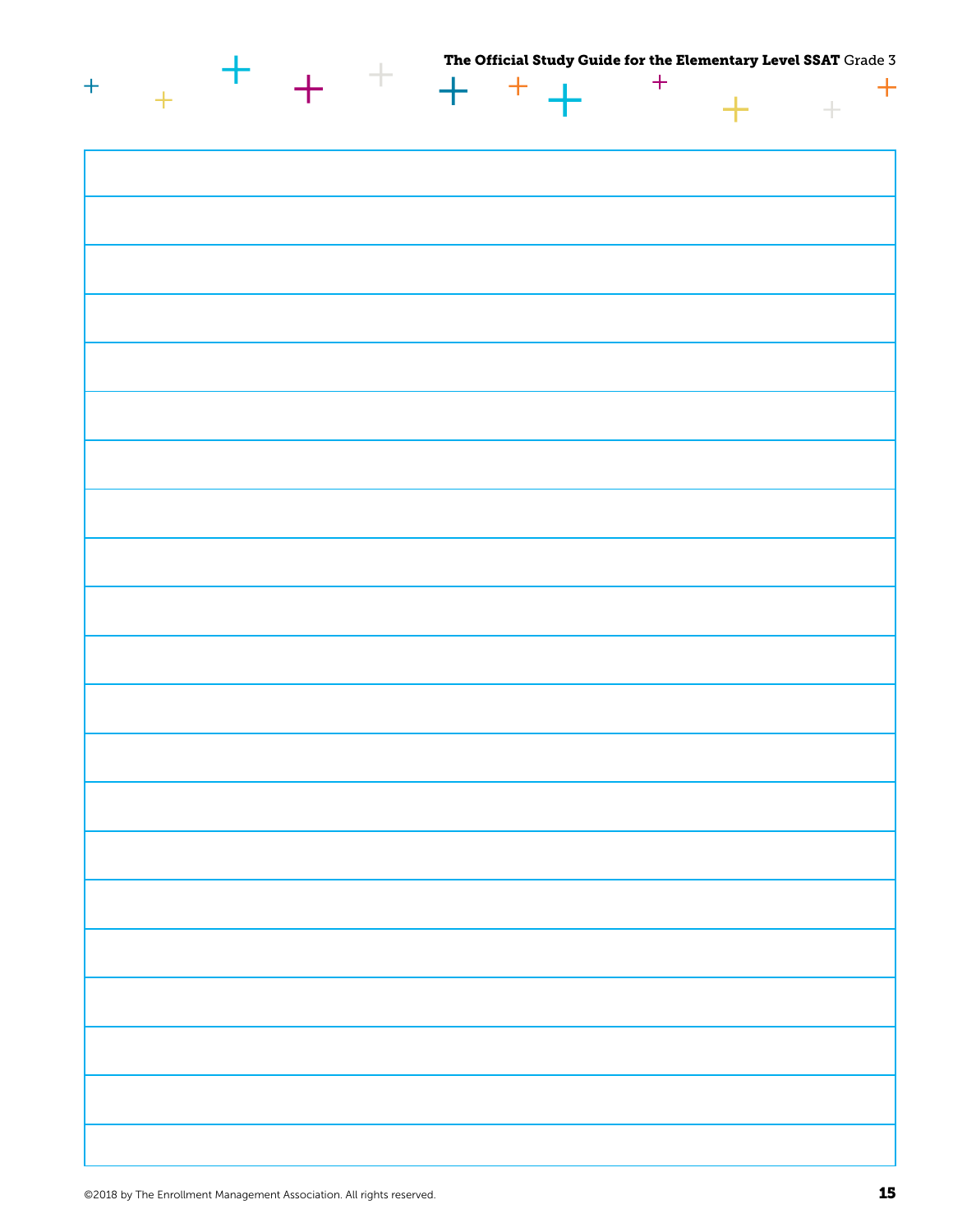

### The Experimental Section

The experimental section of the third grade test contains mixed content questions (verbal, reading, and math). This section does not count toward reported scores.

### What it measures

The SSAT test development team continuously tests new questions to make sure they are reliable, suitable, and acceptable for the SSAT. These questions may be used on a future SSAT form.

*Note: Testing accommodation students requiring 1.5x time do not complete the experimental section.* 



Number of questions: Ranges from 15 to 17

> Scored section: No

Time allotted: 15 minutes

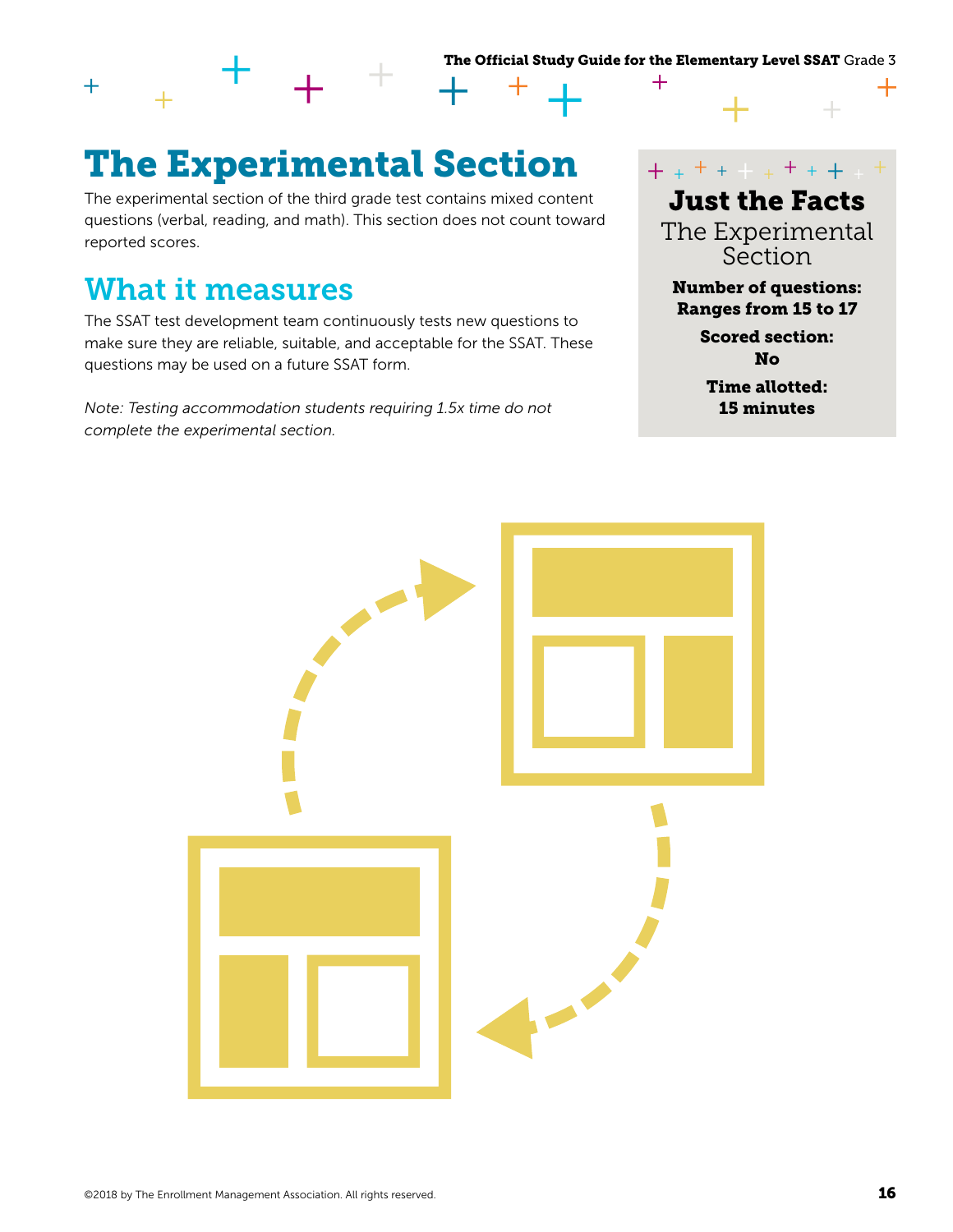

### Elementary Level SSAT Scoring

Your child's Elementary Level SSAT score report will contain the following information:

**Number of Items:** The number of items in the content sections and subsections.

**Number Correct:** The number of correct answers for the content sections and subsections.

**Percent Correct:** The percentage of correct answers for the content sections and subsections.

**Scaled Score:** A score that has a range of values from 300 to 600.

Scaled Score Percentile: The scaled score percentile is a score that has values from 1 to 99. It compares performance to other students taking the same examination.

Total Scaled Score: The total scaled score is the sum of the scaled scores for the (quantitative, verbal, and reading) sections. It has a minimum value of 900 and a maximum value of 1800.

### Score Reporting Services

A free copy of your child's score report will be available online via your SSAT account. For an additional fee, you may opt to receive score reports by mail (\$25) or FedEx (\$35). In addition, you can receive a text or email alerting you when your scores are ready (\$15).

### Helpful Tips

The best way to help your child prepare for the Elementary Level SSAT is to review the test format beforehand, including layout, structure, instructions, and time allotment. Looking at practice questions together is an excellent way to demystify the process.

In the days leading up to the test, be sure that your child gets adequate rest. Provide a healthy breakfast on the test day and encourage your child to bring a break-time snack and drink.

Be careful not to add unnecessary stress. While it's always important to encourage your child to do his/her best work, don't overemphasize the importance of the test.

Be sure to remind your child to listen carefully to the test administrator, who will provide all the instructions he/ she needs to take the test successfully.

If your child is sick on testing day, you have up to one week after the scheduled test date to book a seat for another test date (if available). A change fee applies.

### Contact Us

If you need assistance or have additional questions, please call us Monday-Friday, 9:00 a.m. to 5:00 p.m. EST at 609-683-4440, email us at [info@ssat.org](mailto:info%40ssat.org?subject=), or "chat" with us via [www.ssat.org](http://www.ssat.org).





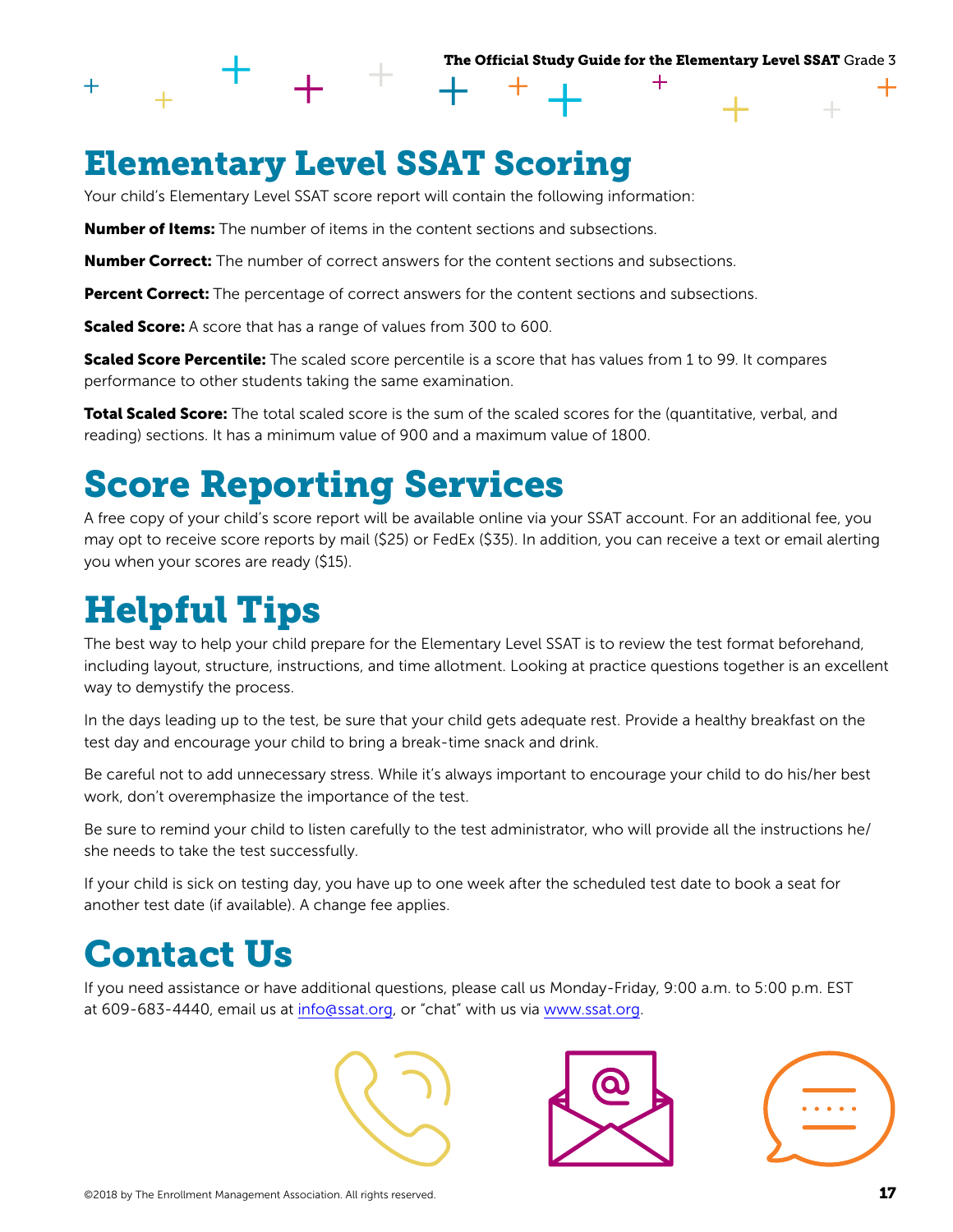### Frequently Asked Questions

#### How do schools use my child's scores?

 $\div$ 

Schools use your child's scores in different ways—to estimate your child's ability to succeed in their programs, to compare your child's performance with other applicants for admission, and/or to compare the test score with your child's present academic record. Each school evaluates a child's scores according to its own standards and requirements. Specific questions about how test scores are used in the admission process should be directed to the school's admission officer.

#### Are testing accommodations such as extra time available for the Elementary Level SSAT?

Yes, families who can provide documentation verifying that their child routinely receives accommodations in his/ her current academic setting may apply for testing accommodations. Accommodations must be approved prior to test registration.

#### How many times can my child take the Elementary Level SSAT?

Your child may take the Third Grade SSAT twice during the testing year (December 1- July 31).

#### Are snacks or drinks allowed on the day of the test?

Yes, your child may bring snacks and beverages for consumption during the break. Snacks and beverages should be in a clear plastic bag and may not be consumed during testing.

#### Can my child use the restroom during the test?

A 15-minute break is provided during the test for trips to the restroom. A child may raise his/her hand to use the restroom at any time during the test, but may not make up the missed testing time.

#### Should my child guess if he/she doesn't know the answer?

Encourage your child to try to answer every question, making his/her best guesses about the questions of which he/she is unsure. There are no penalties for wrong answers.

#### How do I report my child's scores to schools?

You may indicate the school's name as a score recipient at the time of test registration, or you may wait to receive your child's scores before designating score recipients through your online SSAT account.

#### Are fee waivers available for the Elementary Level SSAT?

Yes, you may request a fee waiver from the school to which you are applying. A fee waiver covers the cost of the test only and can be used in lieu of a credit card during test registration. Fee waivers are not available directly from The Enrollment Management Association and must be obtained prior to test registration.

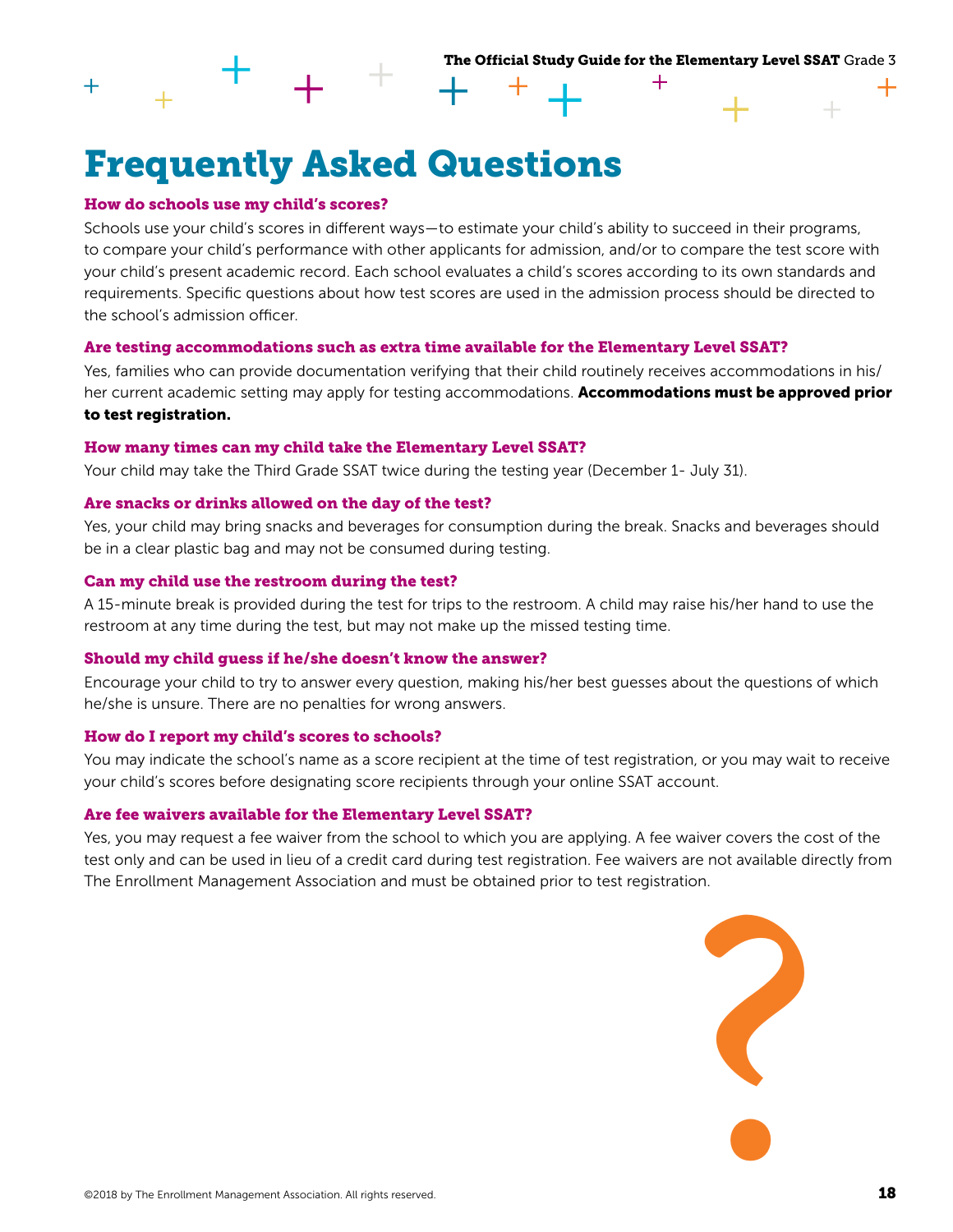# Practice Questions

The Official Study Guide for the Elementary Level SSAT Grade 3

These practice questions are provided to give you and your child a look at the types of questions that will appear on the test. It is also formatted exactly as the real test book will appear to your child on test day. Note that your child will mark answers directly in the test book by filling in the circle next to his/her answer choice. The answer key is on page 32.

*Please note that this is not the same length as the actual SSAT Third Grade test.*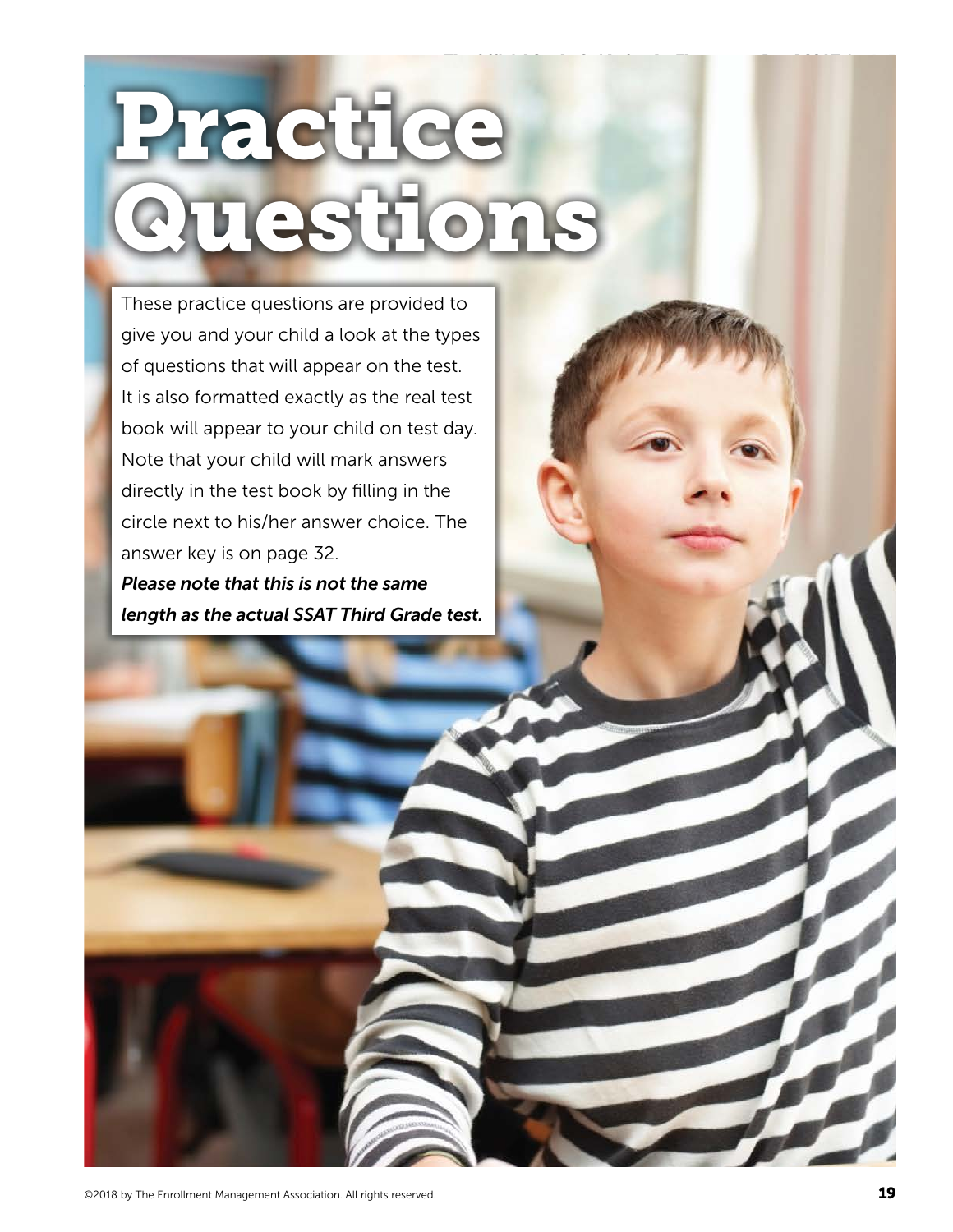

#### **Section 1 15 Practice Questions**

Following each problem in this section, there are five suggested answers. Select the best answer from the five choices. You may use the blank space provided to solve the problem.

Sample Question:

| $34 - 13 =$      |           |
|------------------|-----------|
| A 19             |           |
| <b>B</b> 21      |           |
| C 37             |           |
| $\odot$ 42       |           |
| - 47<br><b>©</b> | 4 0 0 0 E |
|                  |           |

- 1. 922 − 157 =
	- Ⓐ 753
	- Ⓑ 765
	- Ⓒ 776
	- Ⓓ 835
	- Ⓔ 1079
- 2. Veronica and Sam found 83 pebbles to use in their aquarium tanks. They place 37 of the pebbles in the tadpole tank. How many do they have left to put into their salamander tank?
	- Ⓐ 46
	- Ⓑ 47
	- Ⓒ 54
	- Ⓓ 55
	- Ⓔ 56

3. On a map, 1 inch represents 150 miles. If I measure 4 inches on the map, how far is that in miles?

- Ⓐ 400 miles
- Ⓑ 450 miles
- Ⓒ 500 miles
- Ⓓ 550 miles
- $\odot$  600 miles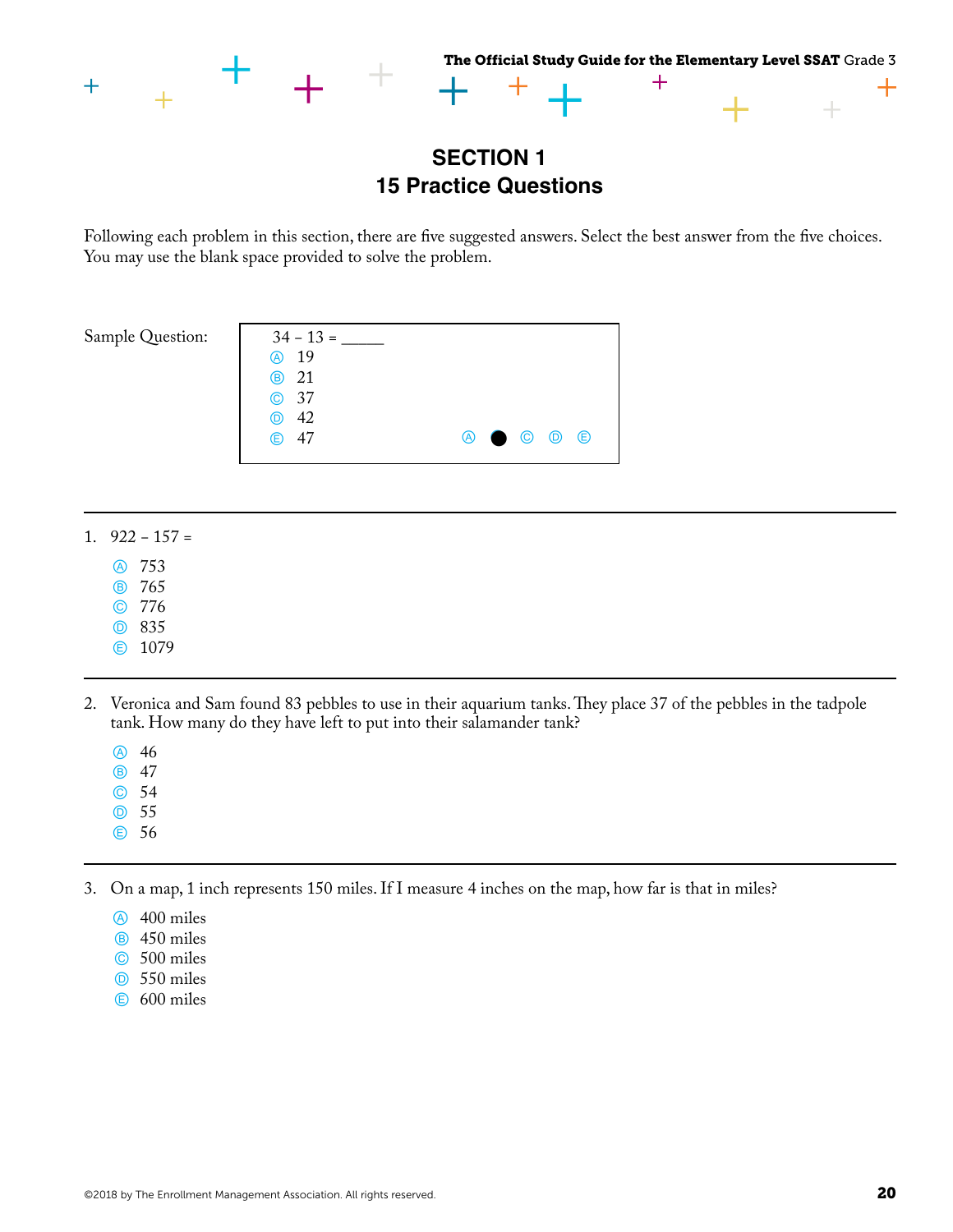

 $\pm$ 

 $\pm$ 

- 4. If one banana weighs 8 ounces, how much do 4 bananas weigh?
	- 4 12 ounces
	- Ⓑ 16 ounces
	- Ⓒ 22 ounces
	- Ⓓ 32 ounces
	- $\odot$  40 ounces

5. A box holds 8 chocolate candies. How many boxes are needed to hold 136 chocolate candies?

- Ⓐ 14
- Ⓑ 15
- Ⓒ 16
- Ⓓ 17
- Ⓔ 18

6.  $58 \times 37 =$ 

- Ⓐ 580
- Ⓑ 1,916
- Ⓒ 2,146
- Ⓓ 3,448
- Ⓔ 18,796

7. Which is the largest fraction?

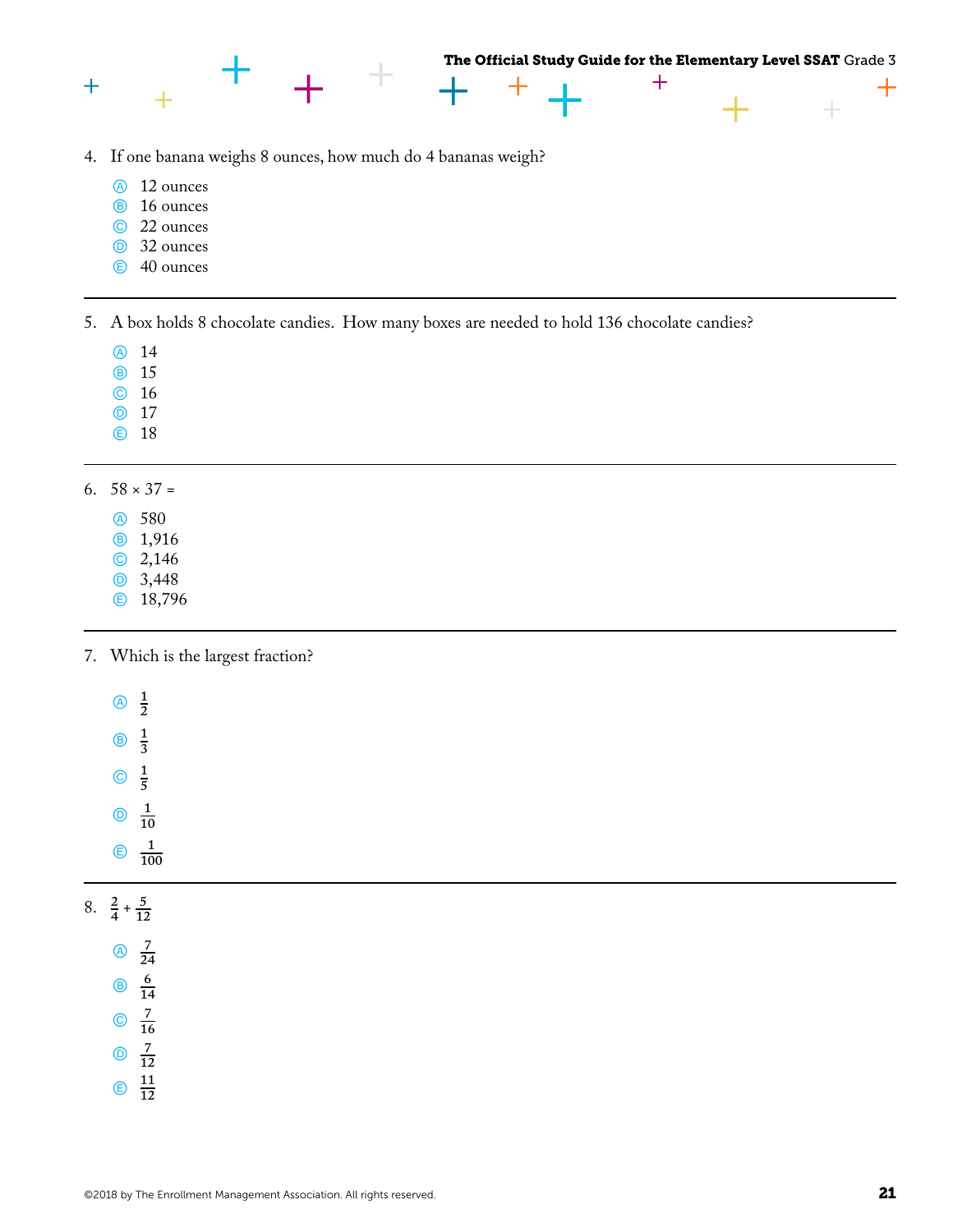

- 9. Sam's birthday is 2 weeks and 2 days from today. If today is January 2nd, on what day is Sam's birthday?
	- Ⓐ January 9
	- Ⓑ January 11
	- Ⓒ January 16
	- Ⓓ January 18
	- Ⓔ January 22



10. Find the perimeter for the shape.

- Ⓐ 30
- Ⓑ 35
- Ⓒ 40
- Ⓓ 45
- $\circledcirc$  50
- 11. Lily wants to buy a notebook that costs \$3.50. She only has \$2.45. Which coins could you give Lily so she would have exactly \$3.50?
	- Ⓐ 1 nickel
	- Ⓑ 2 quarters and 1 nickel
	- Ⓒ 3 quarters and 2 dimes
	- Ⓓ 4 quarters and 1 nickel
	- Ⓔ 4 quarters, 1 dime, and 1 nickel
- 12. Omar and Zahir have 427 paperclips in their collection. They traded 259 of their paperclips to their sister for 27 pencils. How many paperclips do the boys have now?
	- Ⓐ 168
	- Ⓑ 172
	- Ⓒ 232
	- Ⓓ 238
	- Ⓔ 286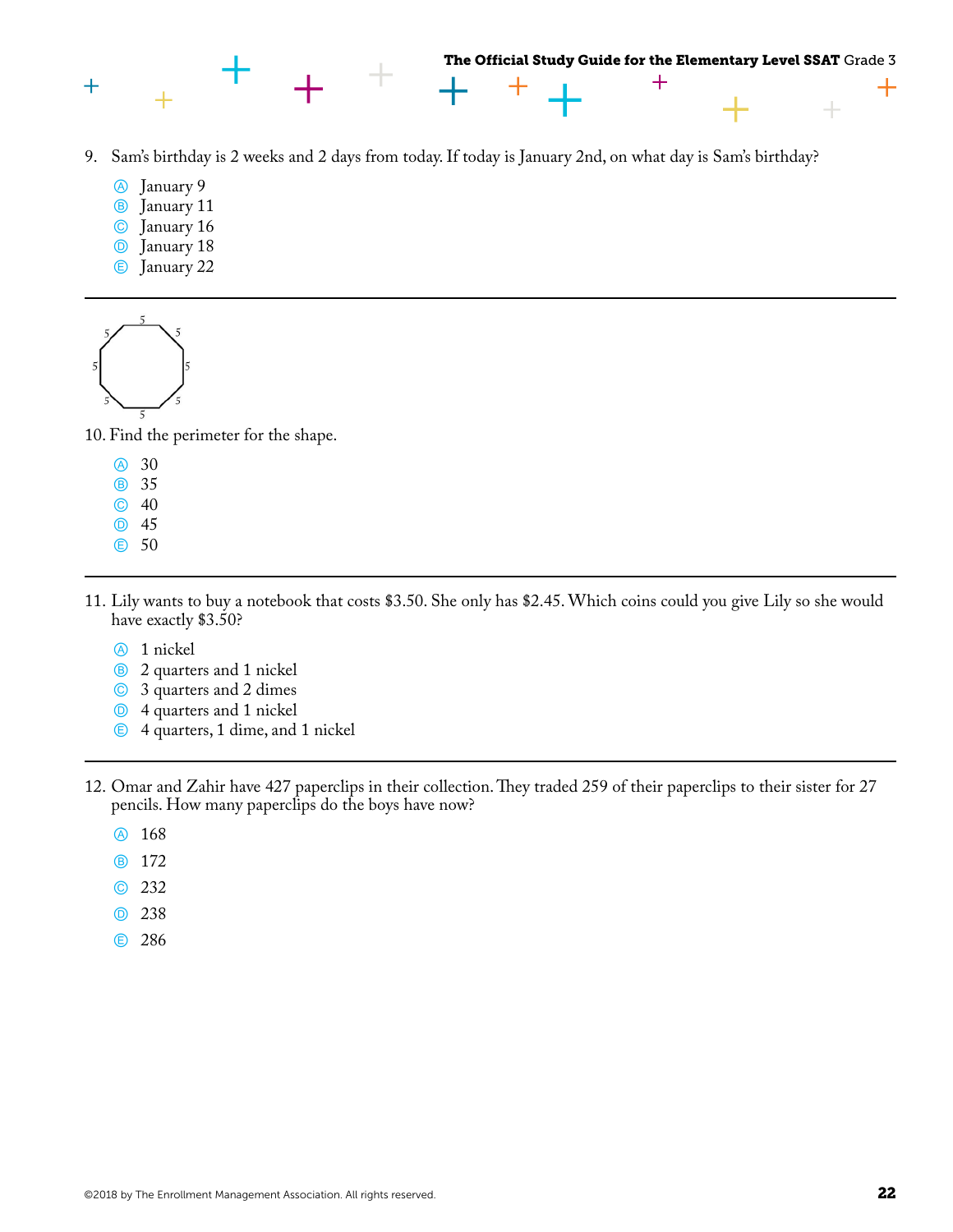

- 13. What is the total number of cupcakes sold on Day 1 and Day 3?
	- Ⓐ 25
	- Ⓑ 35 Ⓒ 55
	- Ⓓ 60
	- Ⓔ 75

Temperature on November 1

| Miami    | $90^\circ$   |
|----------|--------------|
| Atlanta  | $82^{\circ}$ |
| Seattle  | $65^{\circ}$ |
| Portland | $63^\circ$   |
| Chicago  |              |

- 14. What was the average temperature of these five cities on November 1?
	- Ⓐ 45°
	- Ⓑ 65°
	- Ⓒ 67°
	- Ⓓ 69°
	- Ⓔ 86°

15.  $17 + 6 =$ 

- Ⓐ 20
- Ⓑ 22
- Ⓒ 23
- Ⓓ 24
- Ⓔ 26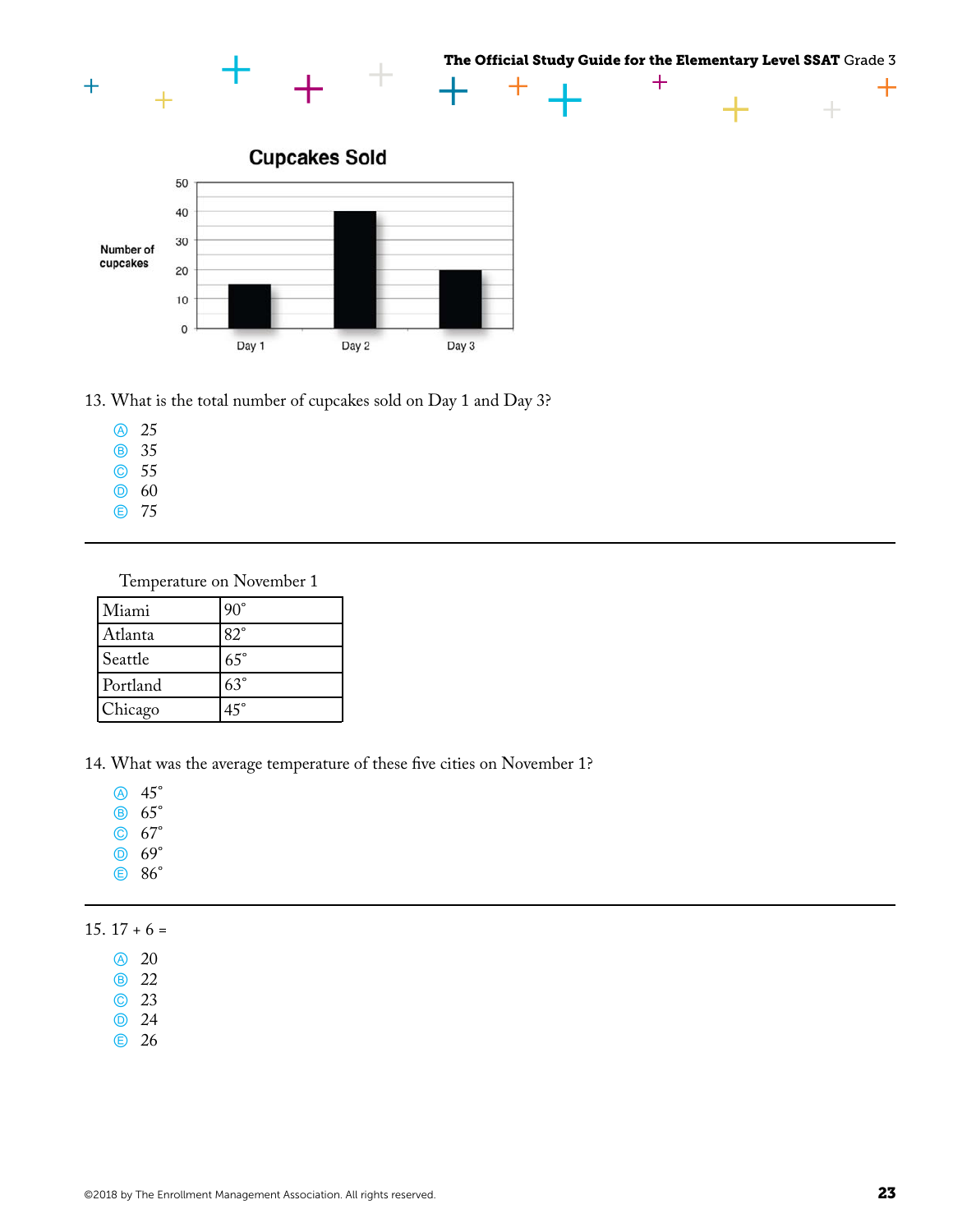

### **Section 2 14 Practice Questions**

#### **Synonyms**

Each of the following questions consists of one word followed by five words or phrases. You are to select the one word or phrase whose meaning is closest to the word in capital letters.



#### 1. DIFFICULT:

- Ⓐ soft
- Ⓑ hard
- Ⓒ light
- Ⓓ gentle
- Ⓔ simple

#### 2. FRANTIC:

- Ⓐ inferior
- Ⓑ worried
- Ⓒ reluctant
- Ⓓ paranoid
- Ⓔ depressed

#### 3. FRIGHTFUL:

- Ⓐ horrible
- Ⓑ deceitful
- Ⓒ vengeful
- Ⓓ shameful
- Ⓔ spectacular
- 4. BRIEF:
	- Ⓐ hide
	- Ⓑ long
	- Ⓒ short
	- Ⓓ secret
	- Ⓔ manuscript

#### 5. ADMIRE:

- Ⓐ crave
- Ⓑ pretty
- Ⓒ desire
- Ⓓ delight
- Ⓔ appreciate
- 6. UNUSUAL:
	- Ⓐ bad
	- Ⓑ native
	- Ⓒ regular
	- Ⓓ abnormal
	- Ⓔ appropriate
- 7. EDIT:
	- Ⓐ reuse
	- Ⓑ revise
	- Ⓒ reduce
	- Ⓓ referee
	- Ⓔ redefine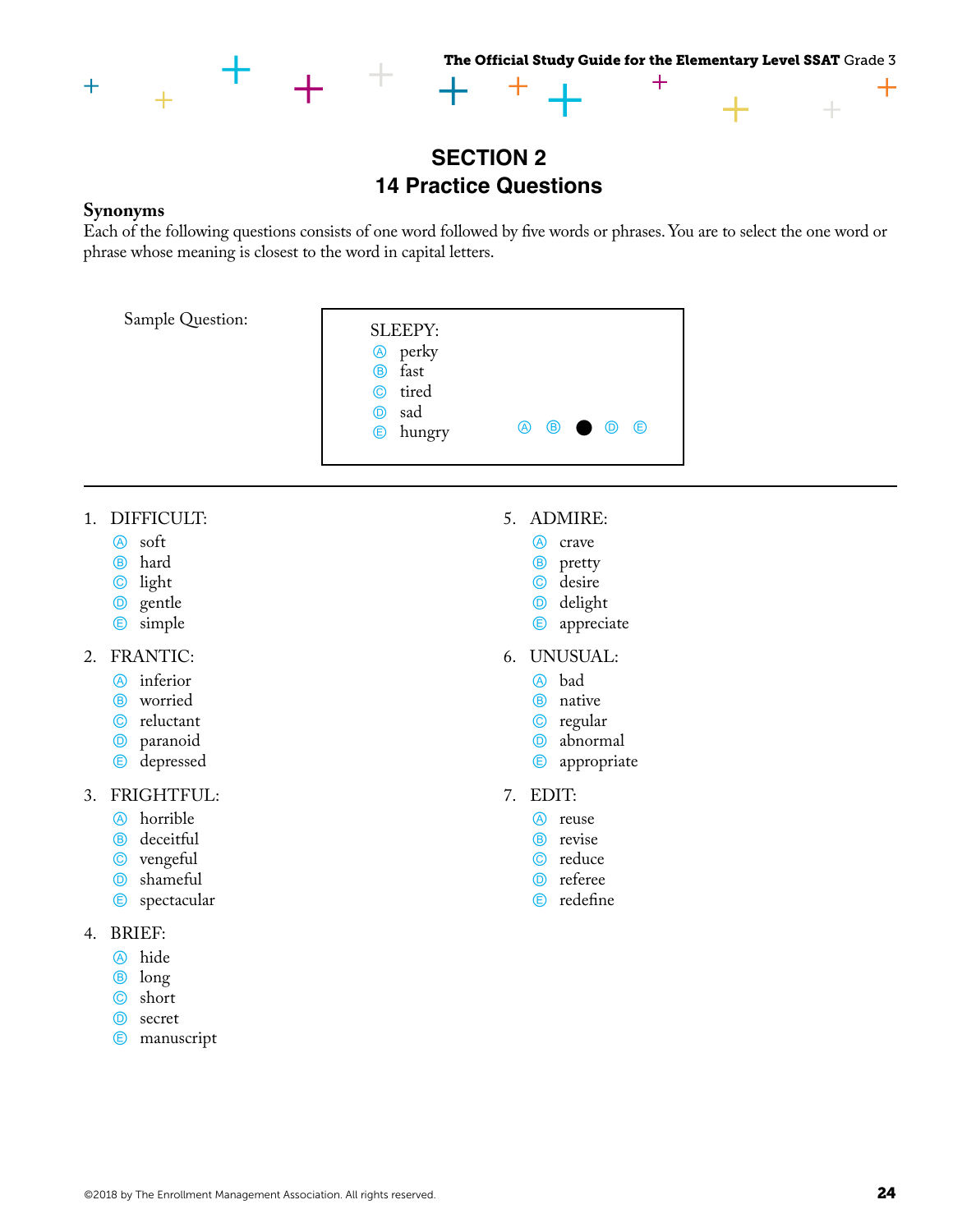

#### **Analogies**

The following questions ask you to find relationships between words. For each question, select the answer choice that best completes the meaning of the sentence.

Sample Question:

| Book is to author as                  |                                                                                                                                                                                                                                                                                                                                                     |
|---------------------------------------|-----------------------------------------------------------------------------------------------------------------------------------------------------------------------------------------------------------------------------------------------------------------------------------------------------------------------------------------------------|
| $\circledA$ clay is to sculptor       |                                                                                                                                                                                                                                                                                                                                                     |
| <b>B</b> hammer is to carpenter       |                                                                                                                                                                                                                                                                                                                                                     |
| © song is to composer                 |                                                                                                                                                                                                                                                                                                                                                     |
| $\bullet$ script is to actor          | $\begin{picture}(150,10) \put(0,0){\line(1,0){10}} \put(15,0){\line(1,0){10}} \put(15,0){\line(1,0){10}} \put(15,0){\line(1,0){10}} \put(15,0){\line(1,0){10}} \put(15,0){\line(1,0){10}} \put(15,0){\line(1,0){10}} \put(15,0){\line(1,0){10}} \put(15,0){\line(1,0){10}} \put(15,0){\line(1,0){10}} \put(15,0){\line(1,0){10}} \put(15,0){\line($ |
| $\circled{e}$ microphone is to singer |                                                                                                                                                                                                                                                                                                                                                     |

Choice  $\odot$  is the best answer because a book is written by an author, just as a song is written by a composer. Of all the answer choices,  $\odot$  states a relationship that is most like the relationship between book and author.

- 8. Listen is to music as
	- Ⓐ ball is to bat
	- Ⓑ choir is to sing
	- Ⓒ floor is to mop
	- Ⓓ read is to book
	- Ⓔ laundry is to wash
- 9. Wheat is to bread as milk is to
	- Ⓐ cow
	- Ⓑ goat
	- Ⓒ drink
	- Ⓓ white
	- Ⓔ cheese
- 10. Happy is to sad as
	- $\Theta$  up is to top
	- Ⓑ hop is to pop
	- Ⓒ run is to skip
	- $\odot$  talk is to chat
	- $\bigcirc$  laugh is to cry
- 11. Sun is to hot as ice is to
	- Ⓐ cold
	- Ⓑ snow
	- Ⓒ cubes
	- Ⓓ skating
	- Ⓔ slippery

#### 12. Blue is to color as

- Ⓐ human is to hair
- Ⓑ pillow is to sleep
- Ⓒ flower is to grass
- Ⓓ paper is to pencil
- $\epsilon$  rabbit is to animal
- 13. Pane is to pain as weigh is to
	- Ⓐ ton
	- Ⓑ way
	- Ⓒ scale
	- Ⓓ weight
	- Ⓔ pounds
- 14. Find is to lose as build is to
	- Ⓐ wood
	- Ⓑ create
	- Ⓒ misplace
	- Ⓓ demolish
	- Ⓔ materials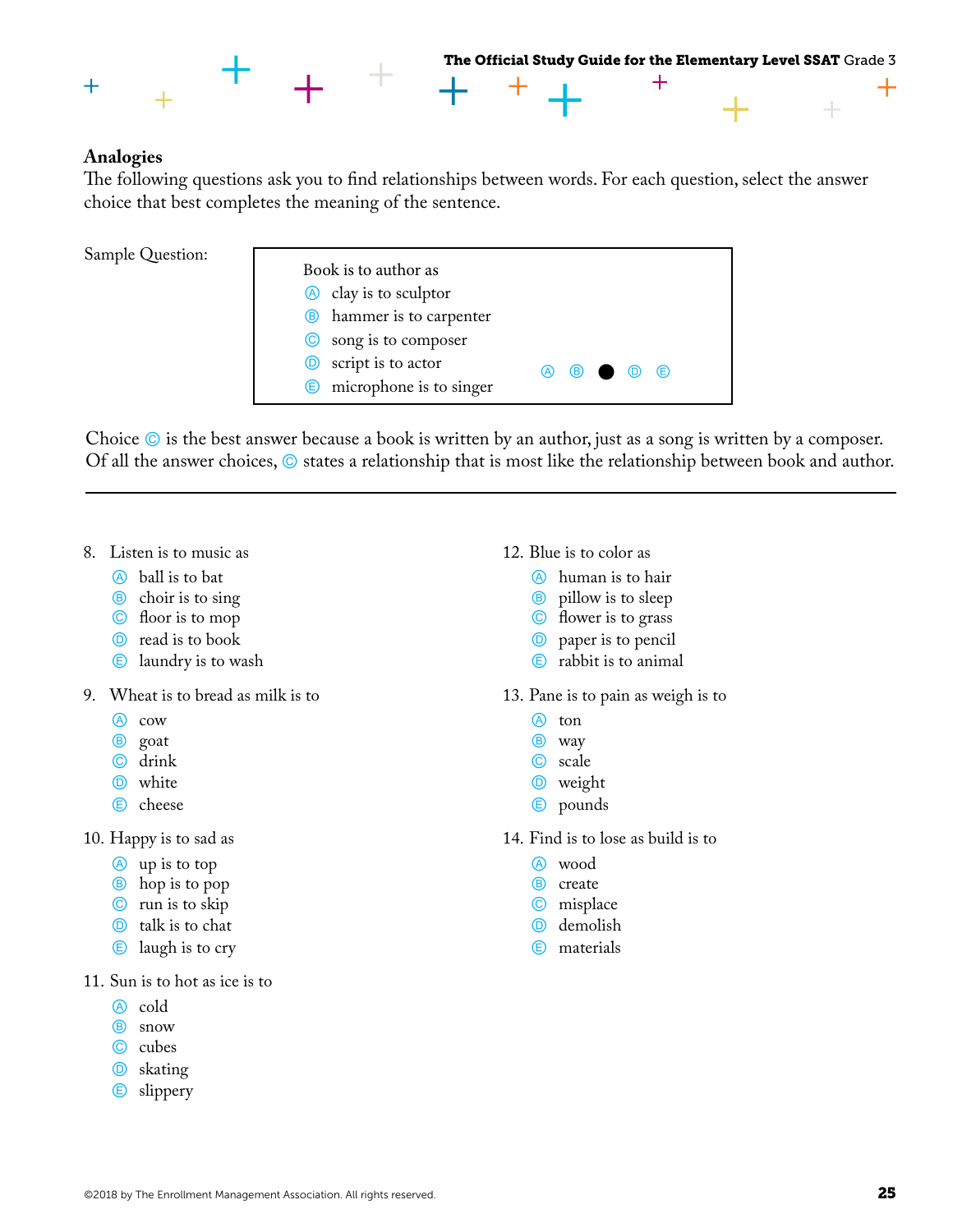

### **Section 3 12 Practice Questions**

Read each passage carefully and then answer the questions about it. For each question, decide on the basis of the passage which one of the choices best answers the question.

|        | In Winter I get up at night<br>And dress by yellow candle light.<br>In Summer, quite the other way,                                                                                                                 |
|--------|---------------------------------------------------------------------------------------------------------------------------------------------------------------------------------------------------------------------|
| Line 5 | I have to go to bed by day.<br>I have to go to bed and see<br>The birds still hopping on the tree,<br>Or hear the grown-up people's feet<br>Still going past me in the street.<br>And does it not seem hard to you, |
| 10     | When all the sky is clear and blue,<br>And I should like so much to play,<br>To have to go to bed by day?                                                                                                           |

- 1. Why does the author say he gets up at night in the winter?
	- $\Theta$  He goes to night school.
	- Ⓑ In the winter, it's warmer at night.
	- Ⓒ He works an overnight shift in a factory.
	- $\bullet$  In the winter, it is still dark in the morning.
	- Ⓔ His mother sleeps all day because of her job.
- 2. We can assume that the poem was not written recently because
	- Ⓐ the sky is still clear and blue
	- Ⓑ he has to dress by candlelight
	- Ⓒ his parents make him go to bed early
	- Ⓓ the author can hear people in the street
	- $\epsilon$  there are birds on the trees outside of his window
- 3. Why does the author have to go to bed when he thinks it's still day?
	- $\Theta$  He isn't allowed to play with the people who are still outside.
	- Ⓑ He has to get up very, very early the next morning.
	- Ⓒ He has misbehaved and is put to bed early.
	- Ⓓ It is evening though not yet dark.
	- $\bullet$  He has been sick.
- 4. The author is unhappy about when he goes to bed in the summer because
	- Ⓐ he isn't tired
	- Ⓑ he wants to play
	- Ⓒ he wants to catch birds
	- Ⓓ he can't sleep unless it's dark
	- Ⓔ the people walking outside keep him awake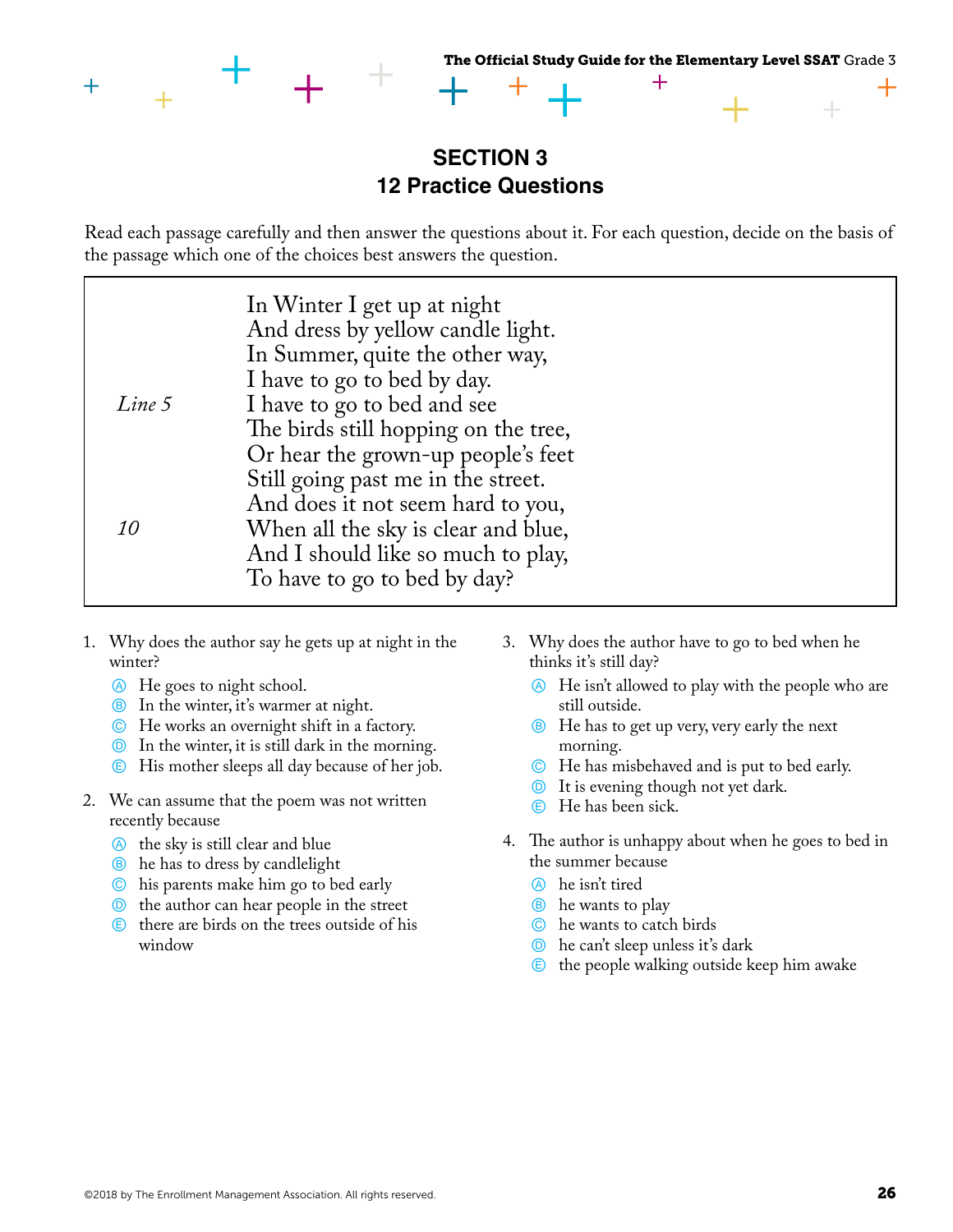|           | The Official Study Guide for the Elementary Level SSAT Grade 3                                                                                                                                                                                                                     |
|-----------|------------------------------------------------------------------------------------------------------------------------------------------------------------------------------------------------------------------------------------------------------------------------------------|
|           |                                                                                                                                                                                                                                                                                    |
|           | When the girl was brought to the king, he led her into a room<br>that was entirely filled with straw. Giving her a spinning wheel, he<br>said, "Get to work now. If by morning you have not spun this straw<br>into gold, then you will have to go and live in the tower." Then he |
| Line 5    | locked the room, and she was there all alone.<br>The poor miller's daughter sat there. She had no idea how to spin<br>straw into gold. She began to cry.<br>Then suddenly the door opened. A little man stepped inside and<br>said, "Good evening, why are you crying so?"         |
| <i>10</i> | "Oh," answered the girl, "I am supposed to spin straw into gold,<br>and I do not know how to do it."<br>The little man said, "What will you give me if I spin it for you?"<br>"My necklace," said the girl.<br>The little man took the necklace, sat down before the spinning      |
| 15        | wheel, and whir, whir, whir, three times pulled, and the spool was full.<br>So it went until morning, and then all the straw was spun, and all the<br>spools were filled with gold, and the little man had vanished.                                                               |

- 5. What did the king want the miller's daughter to do?
	- Ⓐ spin the straw into gold
	- <sup>®</sup> hand over the necklace
	- Ⓒ fill the room with straw
	- Ⓓ make the little man vanish
	- Ⓔ stop the little man from crying
- 6. The word that best describes the king is
	- Ⓐ mean
	- Ⓑ tricky
	- Ⓒ boring
	- Ⓓ nervous
	- Ⓔ sneaky
- 7. The girl was crying because she
	- $\circledR$  was alone in the room<br> $\circledR$  could not unlock the d
	- Ⓑ could not unlock the door
	- Ⓒ could not see the little man
	- Ⓓ wanted to keep her necklace
	- $\odot$  could not turn straw into gold
- 8. What does the word "vanished" mean?
	- Ⓐ disappeared
	- Ⓑ finished
	- Ⓒ helped
	- Ⓓ called
	- Ⓔ cried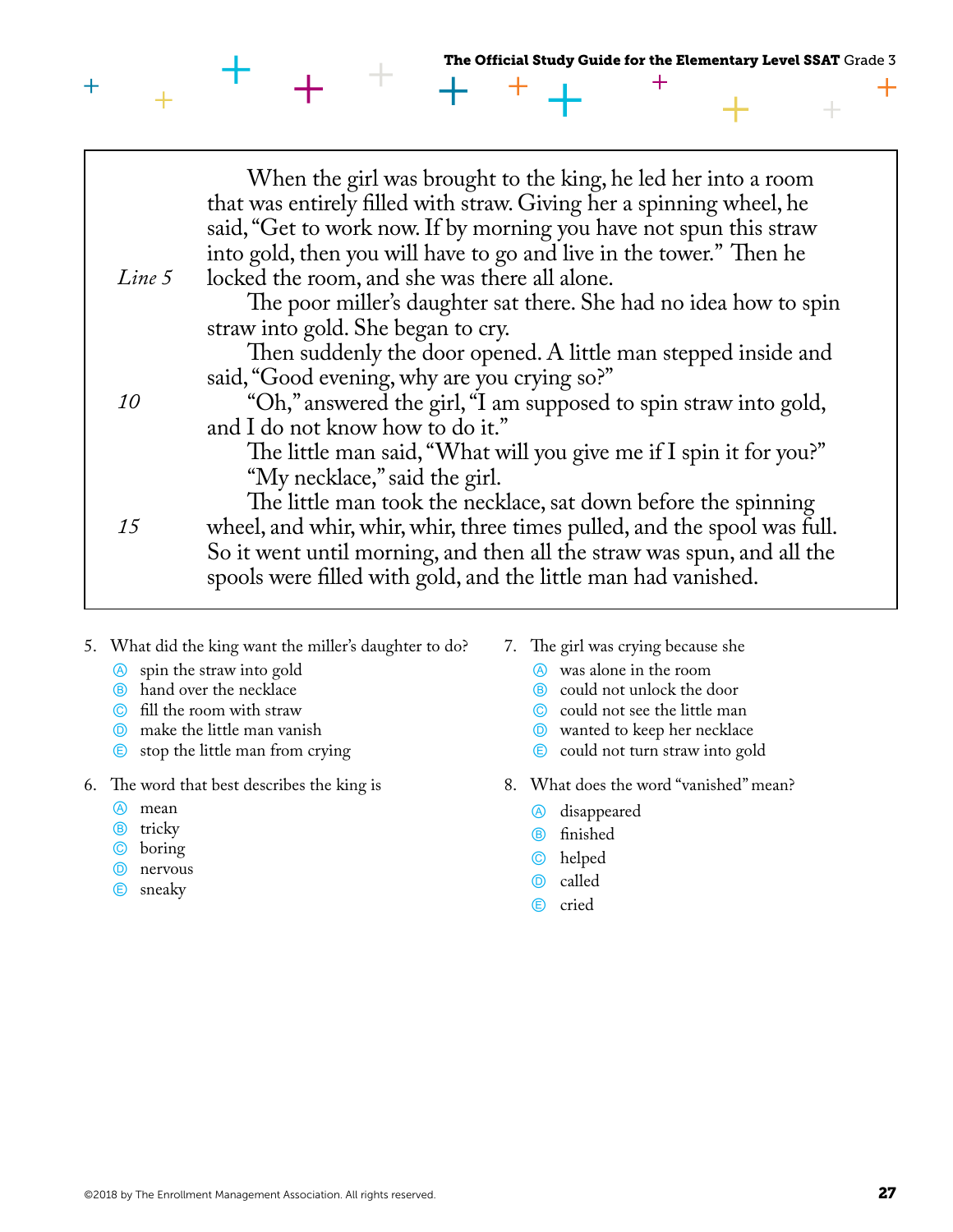|               | Five cents doesn't buy you much these days, but the 1913                                                                         |
|---------------|----------------------------------------------------------------------------------------------------------------------------------|
|               | Liberty Head nickel is worth a fortune. Just ask the family of<br>George Walton.                                                 |
|               | A month after Paul Montgomery, a coin collector in New                                                                           |
| <i>Line 5</i> | Hampshire, offered a one million dollar reward for the 1913 Liberty                                                              |
|               | Head nickel—one of the rarest American coins—the Walton family                                                                   |
|               | came forward and said that they thought they owned one.                                                                          |
|               | The family had put the coin away after Walton's death in 1962,                                                                   |
|               | believing the nickel was worthless. But after learning of the offer, the                                                         |
| 10            | family decided to see if their nickel was genuine. Experts determined<br>it was.                                                 |
|               | The story of the Liberty Head nickel began in 1883. That's                                                                       |
|               | when the U.S. Mint began producing the coins. In 1912, the mint                                                                  |
|               | replaced the Liberty Head nickel with the Indian Head, or Buffalo,                                                               |
| 15            | nickel. But in 1913, someone—probably an employee of the U.S.                                                                    |
|               | Mint—illegally minted five additional Liberty Head coins.                                                                        |
|               | Two of the rare 1913 nickels are now owned by coin collectors,<br>and two others are in a museum. What happened to the fifth one |
|               | remained a mystery until now.                                                                                                    |
| 20            | "It's been missing for so long," said coin dealer John                                                                           |
|               | Dannreuther. "People would say there are only four, but we knew                                                                  |
|               | there were five. And there it is."                                                                                               |

- 9. The main idea of this passage is
	- Ⓐ people like to collect coins
	- Ⓑ the U.S. Mint makes coins with pictures
	- Ⓒ five extra 1913 Liberty Head nickels were made
	- Ⓓ the fifth 1913 Liberty Head nickel is found
	- Ⓔ coin collectors offer a lot of money for rare coins
- 10. If someone illegally made five 1913 Liberty Head nickels, they made them
	- Ⓐ for government officials
	- Ⓑ as examples for museums
	- Ⓒ to sell only to coin collectors
	- Ⓓ at the request of the U.S. Mint
	- $\odot$  without permission of the law

11. According to the passage, another name for the Indian Head nickel is the

The Official Study Guide for the Elementary Level SSAT Grade 3

- <sup>(a)</sup> 1913 nickel<br><sup>(B)</sup> Walton nick
- Walton nickel
- C Buffalo nickel<br> **O** Liberty Head
- Ⓓ Liberty Head nickel
- Ⓔ Dannreuther nickel
- 12. In the last paragraph of the passage, we can assume that John Dannreuther feels
	- Ⓐ tired
	- Ⓑ pleased
	- Ⓒ uncertain
	- $\odot$  thoughtful
	- Ⓔ disappointed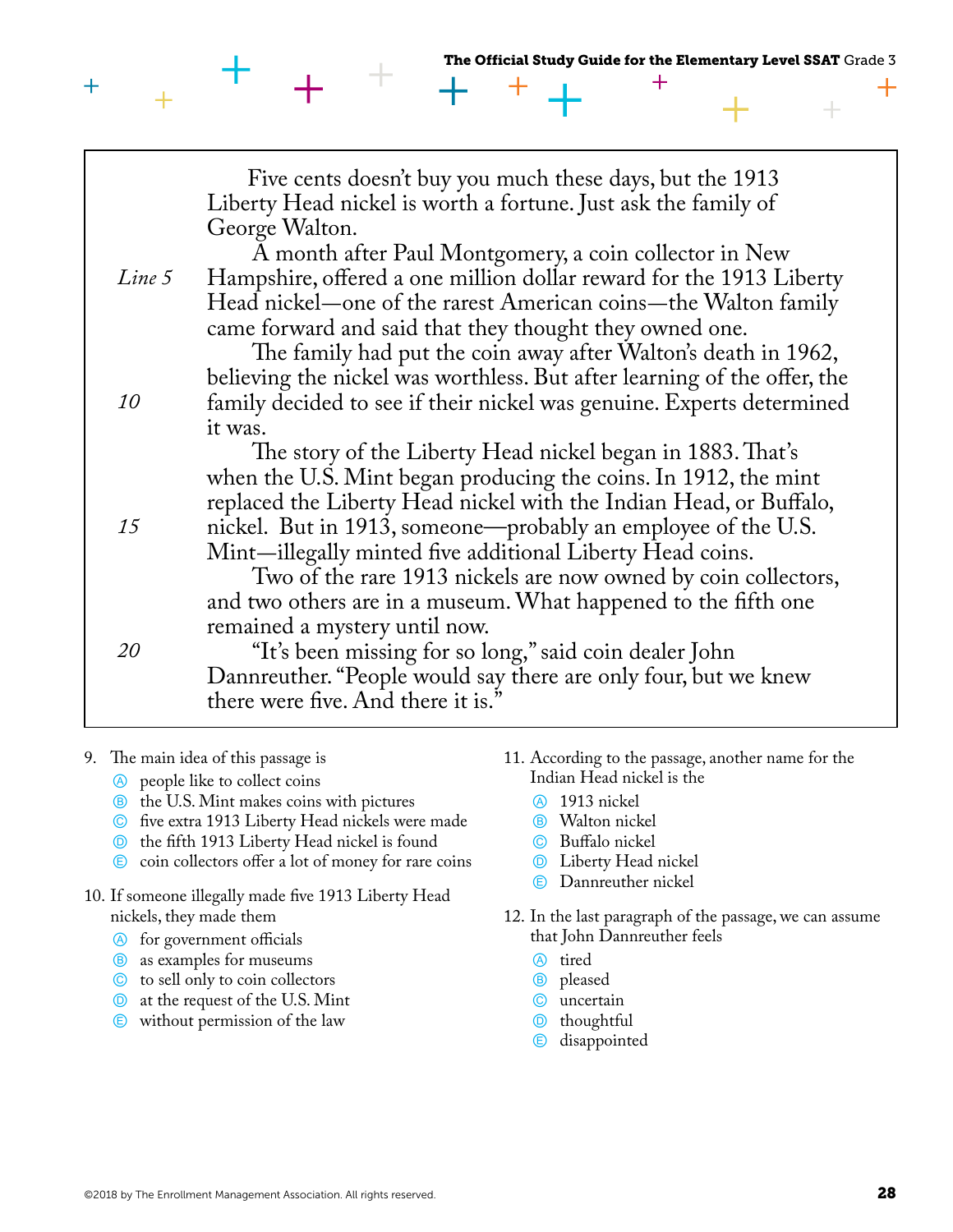

### **Section 4 Writing Sample**



Look at the picture and tell a story about what happened. Make sure your story includes a beginning, a middle, and an end.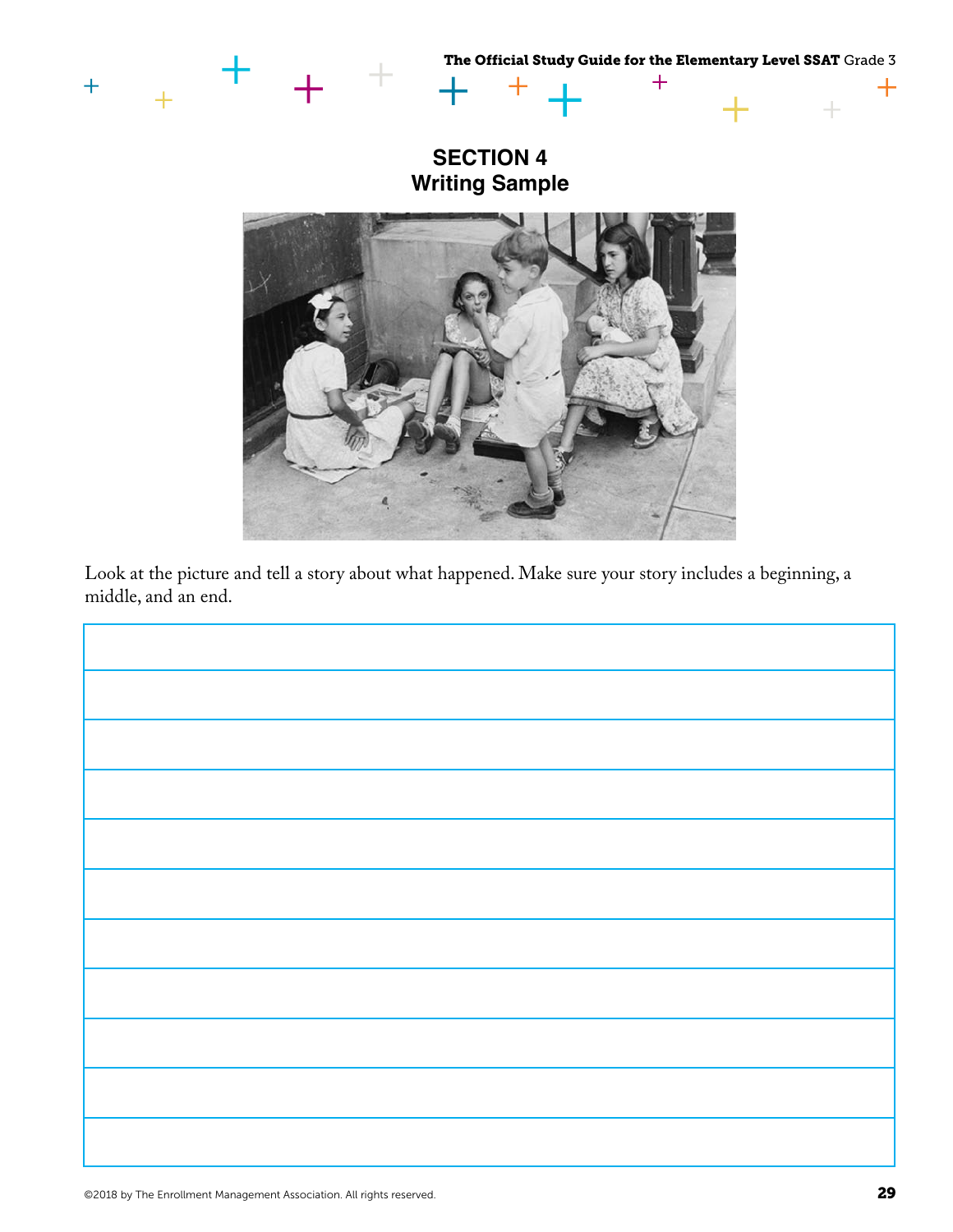|     |   |  |         | The Official Study Guide for the Elementary Level SSAT Grade 3 |             |     |  |           |
|-----|---|--|---------|----------------------------------------------------------------|-------------|-----|--|-----------|
| $+$ |   |  | $\!{+}$ | $+$                                                            | $+$ $\perp$ | $+$ |  | $\, + \,$ |
|     | ┿ |  |         |                                                                |             |     |  |           |
|     |   |  |         |                                                                |             |     |  | $\pm$     |
|     |   |  |         |                                                                |             |     |  |           |
|     |   |  |         |                                                                |             |     |  |           |
|     |   |  |         |                                                                |             |     |  |           |
|     |   |  |         |                                                                |             |     |  |           |
|     |   |  |         |                                                                |             |     |  |           |
|     |   |  |         |                                                                |             |     |  |           |
|     |   |  |         |                                                                |             |     |  |           |
|     |   |  |         |                                                                |             |     |  |           |
|     |   |  |         |                                                                |             |     |  |           |
|     |   |  |         |                                                                |             |     |  |           |
|     |   |  |         |                                                                |             |     |  |           |
|     |   |  |         |                                                                |             |     |  |           |
|     |   |  |         |                                                                |             |     |  |           |
|     |   |  |         |                                                                |             |     |  |           |
|     |   |  |         |                                                                |             |     |  |           |
|     |   |  |         |                                                                |             |     |  |           |
|     |   |  |         |                                                                |             |     |  |           |
|     |   |  |         |                                                                |             |     |  |           |
|     |   |  |         |                                                                |             |     |  |           |
|     |   |  |         |                                                                |             |     |  |           |
|     |   |  |         |                                                                |             |     |  |           |
|     |   |  |         |                                                                |             |     |  |           |
|     |   |  |         |                                                                |             |     |  |           |
|     |   |  |         |                                                                |             |     |  |           |
|     |   |  |         |                                                                |             |     |  |           |
|     |   |  |         |                                                                |             |     |  |           |
|     |   |  |         |                                                                |             |     |  |           |
|     |   |  |         |                                                                |             |     |  |           |
|     |   |  |         |                                                                |             |     |  |           |
|     |   |  |         |                                                                |             |     |  |           |
|     |   |  |         |                                                                |             |     |  |           |
|     |   |  |         |                                                                |             |     |  |           |
|     |   |  |         |                                                                |             |     |  |           |
|     |   |  |         |                                                                |             |     |  |           |
|     |   |  |         |                                                                |             |     |  |           |
|     |   |  |         |                                                                |             |     |  |           |
|     |   |  |         |                                                                |             |     |  |           |
|     |   |  |         |                                                                |             |     |  |           |
|     |   |  |         |                                                                |             |     |  |           |
|     |   |  |         |                                                                |             |     |  |           |
|     |   |  |         |                                                                |             |     |  |           |
|     |   |  |         |                                                                |             |     |  |           |
|     |   |  |         |                                                                |             |     |  |           |
|     |   |  |         |                                                                |             |     |  |           |
|     |   |  |         |                                                                |             |     |  |           |
|     |   |  |         |                                                                |             |     |  |           |
|     |   |  |         |                                                                |             |     |  |           |
|     |   |  |         |                                                                |             |     |  |           |
|     |   |  |         |                                                                |             |     |  |           |
|     |   |  |         |                                                                |             |     |  |           |
|     |   |  |         |                                                                |             |     |  |           |
|     |   |  |         |                                                                |             |     |  |           |
|     |   |  |         |                                                                |             |     |  |           |
|     |   |  |         |                                                                |             |     |  |           |
|     |   |  |         |                                                                |             |     |  |           |
|     |   |  |         |                                                                |             |     |  |           |
|     |   |  |         |                                                                |             |     |  |           |
|     |   |  |         |                                                                |             |     |  |           |
|     |   |  |         |                                                                |             |     |  |           |
|     |   |  |         |                                                                |             |     |  |           |
|     |   |  |         |                                                                |             |     |  |           |
|     |   |  |         |                                                                |             |     |  |           |
|     |   |  |         |                                                                |             |     |  |           |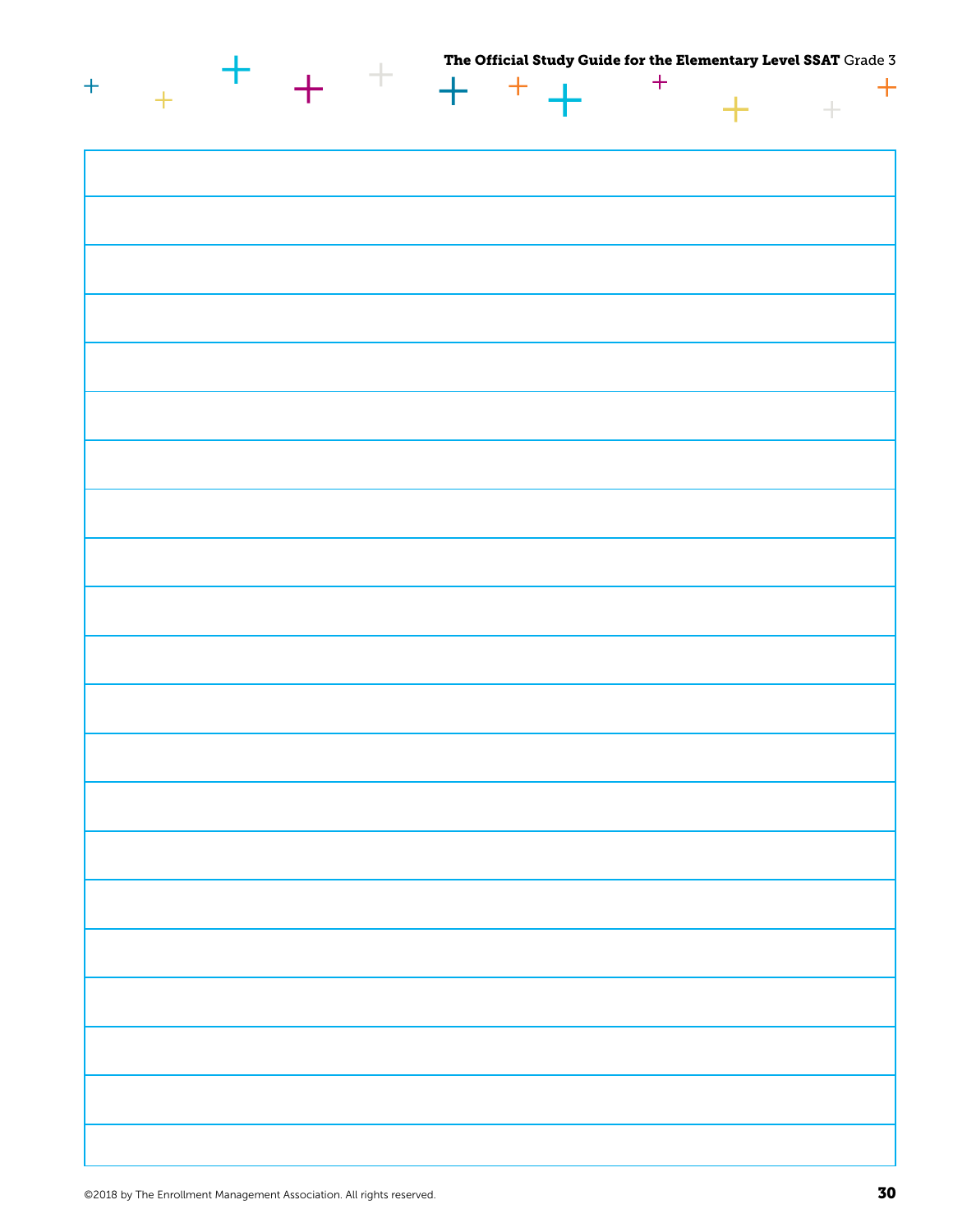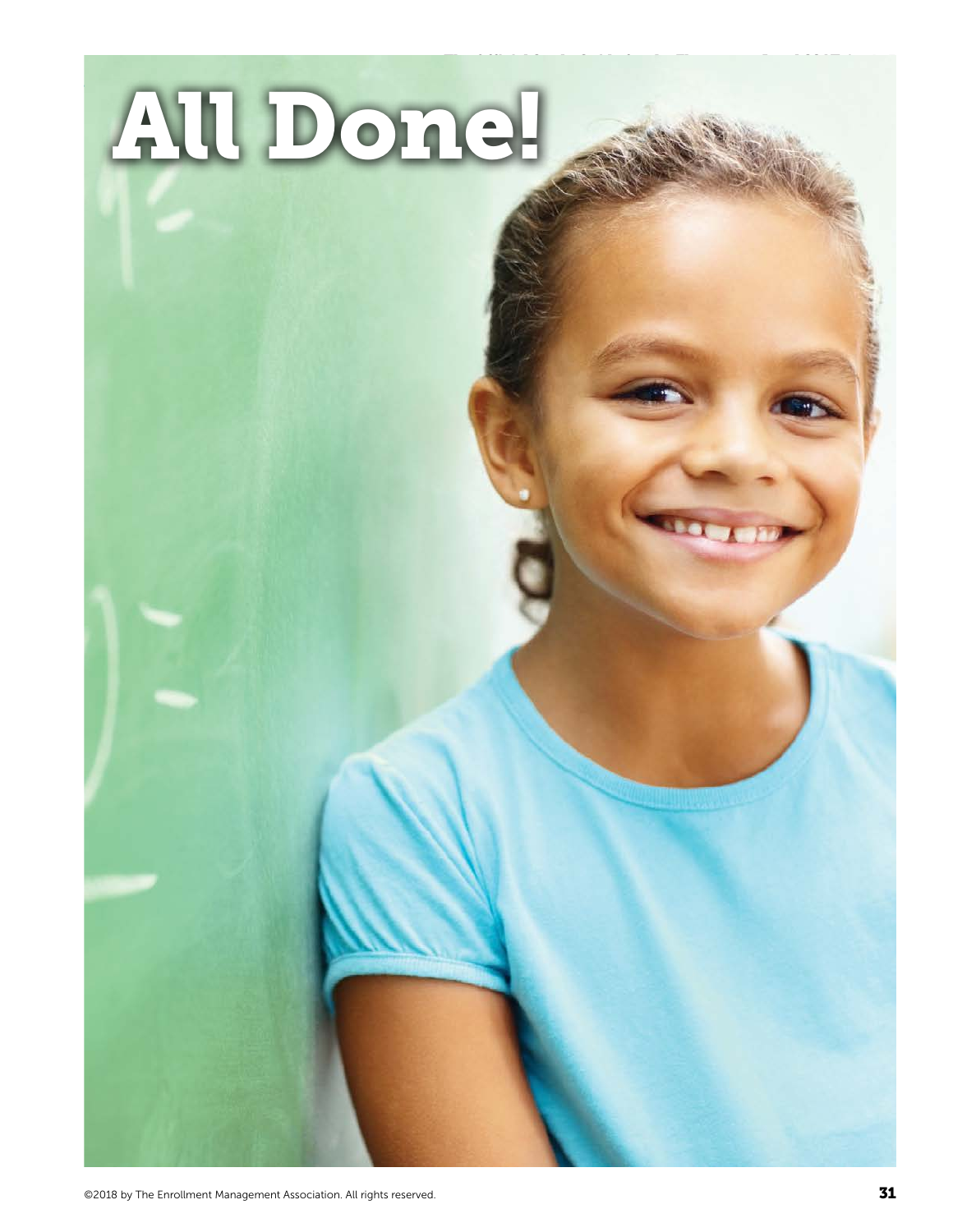

### Third Grade Practice Questions: Answer Key

 $+$ 

| <b>Section</b>                 | <b>Item Number</b> | <b>Answer</b> |
|--------------------------------|--------------------|---------------|
| <b>Section 1: Quantitative</b> |                    | $\mathsf B$   |
|                                | 2.                 | A             |
|                                | 3.                 | E             |
|                                | 4.                 | D             |
|                                | 5.                 | D             |
|                                | 6.                 | ⌒             |
|                                | 7.                 | A             |
|                                | 8.                 | E             |
|                                | 9.                 | D             |
|                                | 10.                | ┌             |
|                                | 11.                | D             |
|                                | 12.                | A             |
|                                | 13.                | B             |
|                                | 14.                | D             |
|                                | 15.                |               |

 $\ddagger$ 

| <b>Section 2: Verbal</b> |     | B                     |
|--------------------------|-----|-----------------------|
|                          | 2.  | B                     |
|                          | 3.  |                       |
|                          | 4.  |                       |
|                          | 5.  |                       |
|                          | 6.  | ┍                     |
|                          | 7.  | B                     |
|                          | 8.  |                       |
|                          | 9   |                       |
|                          | 10. |                       |
|                          | 11  | $\mathsf{\mathsf{H}}$ |
|                          | 12. |                       |
|                          | 13. | B                     |
|                          | 14. |                       |

| <b>Section 3: Reading</b> |     |   |
|---------------------------|-----|---|
|                           | ⌒   | D |
|                           |     |   |
|                           |     | ח |
|                           |     | ┌ |
|                           | O   |   |
|                           |     |   |
|                           | 8   |   |
|                           | 9   |   |
|                           | 10. |   |
|                           | 11  |   |
|                           |     |   |

 $+$ 

 $\ddot{}$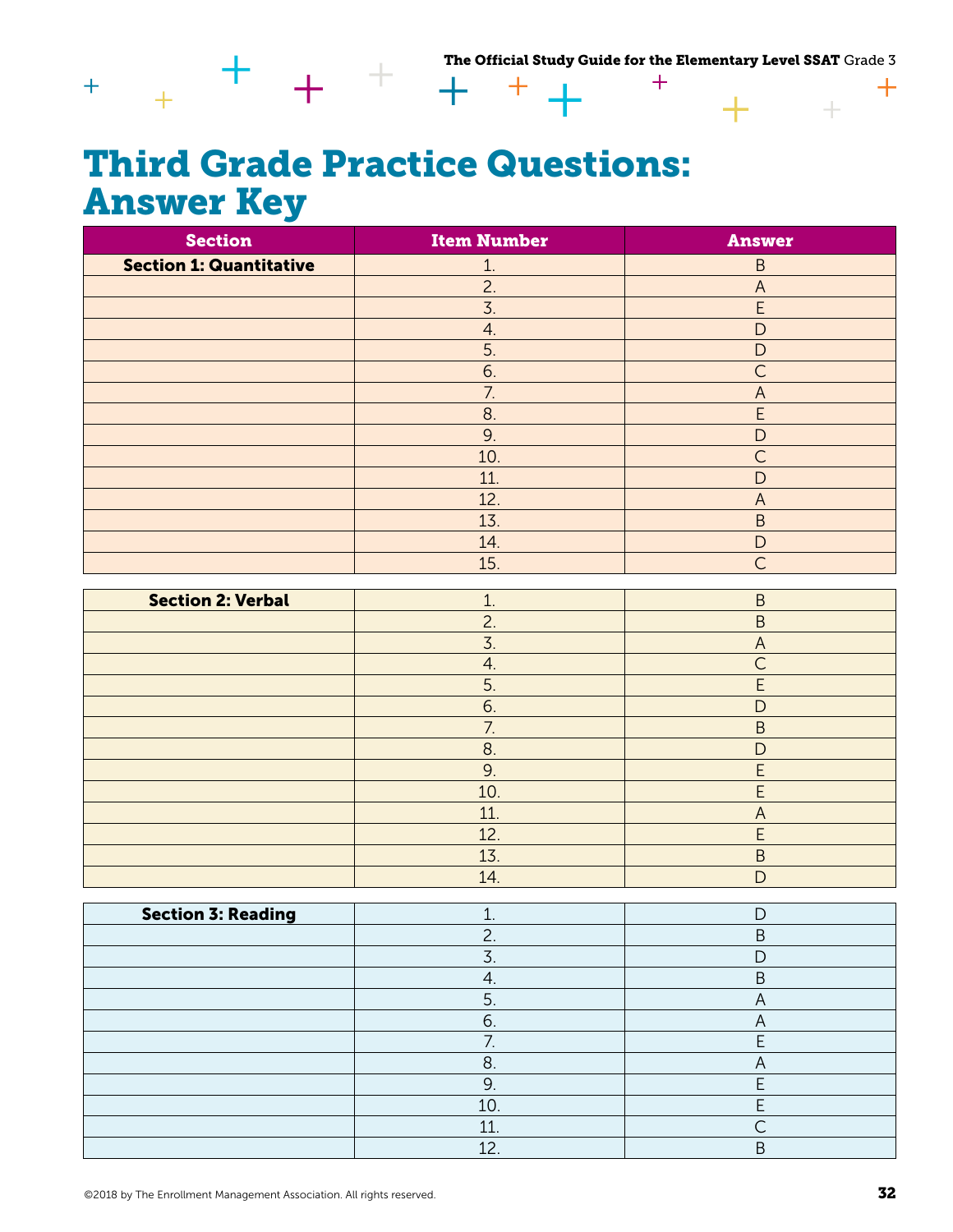### Test Day Checklist



◆ Have your admission ticket in hand to allow for fast entry to the test site.

Review the Test Irregularity Policies (included with your admission ticket) to inform yourself of possible unusual circumstances and outcomes.

◆ Follow the proctor's instructions on where to go and sit.

◆ Listen carefully to the proctor's instructions as the exam begins and throughout the test.

◆ Remember all the useful tips you learned in this guide.

### Relax and good luck!

### What to Bring

- SSAT admission ticket (all pages)
- • Several *(at least 3)* sharpened #2 pencils with erasers
- • A snack and beverage for the break *(in a clear bag or container)*
- Students testing outside the U.S. and Canada must bring a valid passport

### What NOT to Bring

#### Clothing

- • Coats
- Hats

*Hooded sweatshirts may be worn; however, the hood must remain down at all times.*

#### All Electronics

- Calculators
- Cell Phones\*
- Fitness Tracker **Wristbands**
- Media Players
- All Watches
- Computers,
	- Tablets, etc.

#### Personal Items

- Backpacks
- • Bags
- Large Jewelry
- Purses

#### Other Items

- Books
- Frasers
- Mechanical Pencils
- Notes or Paper
- • Pens
- Rulers

#### \*Note:

It's best to leave your cell phone at home, but if you need to bring it, you must turn it off and give it to the proctor before testing begins. It will be returned to you following testing.